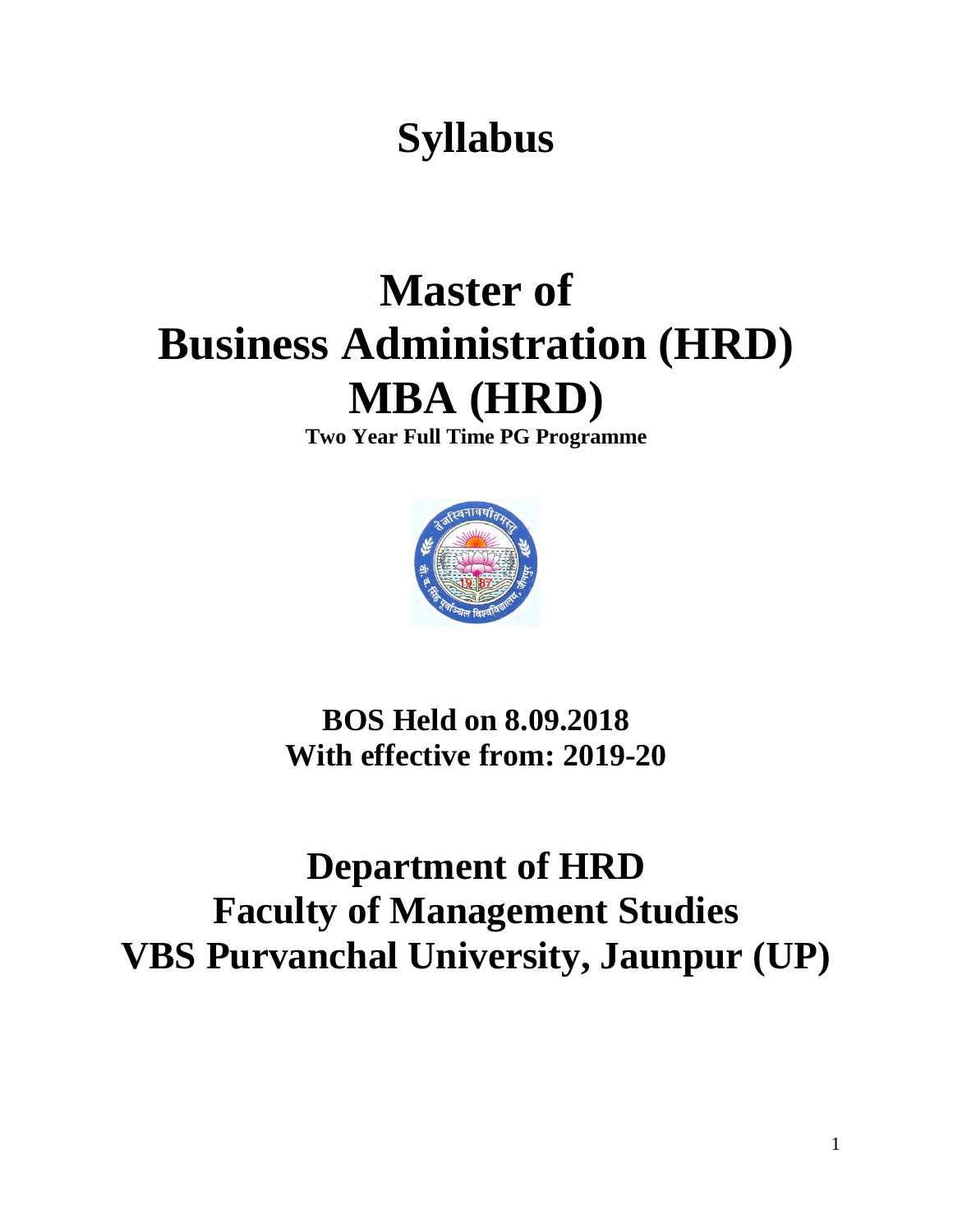| <b>Course Curriculum</b>                           |                 |                   |                          |                |
|----------------------------------------------------|-----------------|-------------------|--------------------------|----------------|
| <b>Total Marks</b>                                 |                 |                   |                          |                |
| Semester-I                                         | <b>External</b> |                   | <b>Credit</b>            |                |
|                                                    | <b>Theory</b>   | <b>Practical/</b> | <b>Internal</b>          | <b>Hours</b>   |
|                                                    |                 | Viva-voce         |                          |                |
| FMS-101. Principles of Management                  | 75              |                   | 25                       | $\overline{4}$ |
| FMS --102. Accounting and Financial Analysis       | 75              |                   | 25                       | $\overline{4}$ |
| FMS --103. Managerial Economics                    | 75              |                   | 25                       | $\overline{4}$ |
| FMS --104. Research Methodology                    | 75              | $\overline{a}$    | 25                       | $\overline{4}$ |
| FMS--105. Communication for Managers               | 75              |                   | 25                       | $\overline{4}$ |
| FMS-106. Business environment                      | 75              |                   | 25                       | $\overline{4}$ |
| FMS-107. Computer Applications                     | 50              | 50                |                          | 6              |
| <b>Total Marks</b>                                 |                 | 700               |                          |                |
| Semester-II                                        |                 |                   |                          |                |
| MHR-201. Human Resource Management                 | 75              |                   | 25                       | 4              |
| MHR.202. Human Resource Development                | 75              |                   | 25                       | $\overline{4}$ |
| MHR.203. Industrial Relations                      | 75              |                   | 25                       | $\overline{4}$ |
| MHR. 204. Industrial Psychology                    | 75              |                   | 25                       | $\overline{4}$ |
| MHR. 205. Functional Management                    | 75              |                   | 25                       | $\overline{4}$ |
| MHR-206. Labour Law                                | 75              |                   | 25                       | 4              |
| MHR-207. Organizational Behaviour                  | 75              |                   | 25                       | $\overline{4}$ |
| <b>Total Marks</b>                                 | 700             |                   |                          |                |
| <b>Semester-III</b>                                |                 |                   |                          |                |
| MHR-301. Training & Development                    | 75              |                   | 25                       | $\overline{4}$ |
| MHR-302. Managing organizational Conflict & Stress | 75              |                   | 25                       | $\overline{4}$ |
| MHR-303. Career and Performance Management         | 75              |                   | 25                       | $\overline{4}$ |
| MHR-304. Strategic Human Resource Development      | 75              |                   | 25                       | $\overline{4}$ |
| MHR-305. Entrepreneurship                          | 75              |                   | 25                       | $\overline{4}$ |
| MHR-306. Ethical Issues in Management              | 75              |                   | 25                       | $\overline{4}$ |
| MHR-307. Summer Training Project & Viva-voce       | 75              | 25                |                          | 8              |
| <b>Total Marks</b>                                 |                 | 700               |                          |                |
| Semester-IV                                        |                 |                   |                          |                |
| MHR.401.Leadership & Group Dynamics                | 75              |                   | 25                       | $\overline{4}$ |
| MHR-402. TQM & ISO-9000                            | 75              |                   | 25                       | $\overline{4}$ |
| MHR-403. Labour Welfare & Industrial Discipline    | 75              |                   | 25                       | $\overline{4}$ |
| MHR-404. Organizational Change & Development       | 75              |                   | 25                       | $\overline{4}$ |
| MHR-405. Social Security and Compensation Laws     | 75              |                   | 25                       | $\overline{4}$ |
| MHR-406. Emerging issues in HRM                    | 75              |                   | 25                       | $\overline{4}$ |
| MHR-407. Dissertation report & Viva-voce           | 75              | 25                | $\overline{\phantom{a}}$ | 6              |
| <b>Total</b>                                       |                 | 700               |                          |                |
| <b>Grand Total</b>                                 |                 | 2800              |                          | 120            |

## **MBA (HRD)**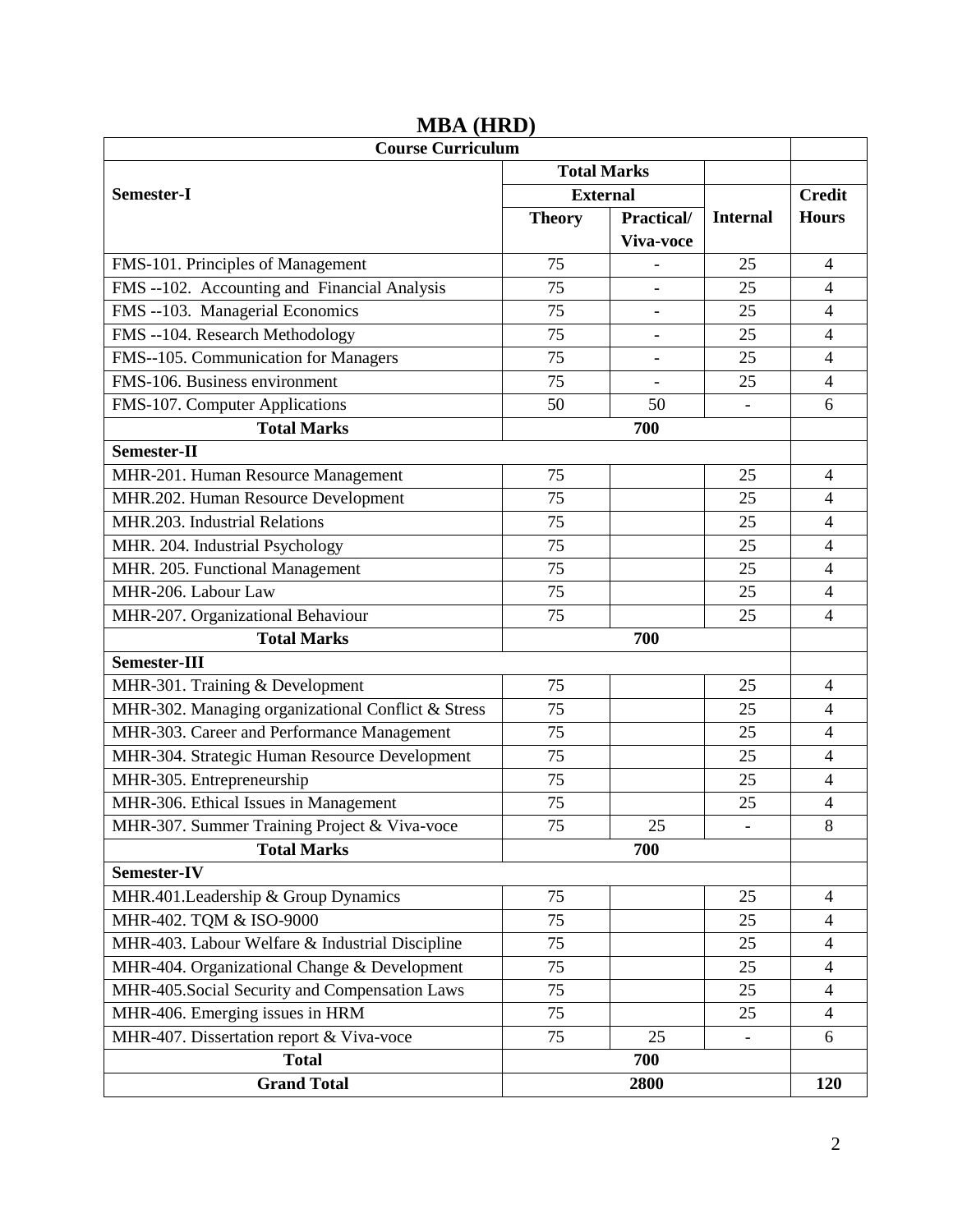## **SEMESTER -I**

## **FMS - 101: PRINCIPLES OF MANAGEMENT**

## **Objective**:

The objective of the course is to develop the understanding of management thoughts and basic practices like planning, organizing, directing and controlling. It will help to develop an insight into the ways of getting things done in any organization

| <b>COURSE</b>                                                                      | <b>Contact</b>  |
|------------------------------------------------------------------------------------|-----------------|
|                                                                                    | <b>Lectures</b> |
| Managing in today's Environment: Meaning, Definition, Characteristics of           | 9               |
| Management, Management VS Administration Management- Art, Science and              |                 |
| Profession, Professional Management in India, Arguments for and Against            |                 |
| Professionalization, Levels of Management, Skills of a Manager, Development of     |                 |
| Management thought.                                                                |                 |
| Theories of Management: Evolution of management thought-Contribution               | 8               |
| Taylor, Weber and Fayol management and modern management theories, CK              |                 |
| Prahlad.                                                                           |                 |
| Managing the Organisation Resources: Concept, Process and types of planning-       | 12              |
| Meaning, Characteristics, Advantages, Limitations, Essentials of sound Plan, Steps |                 |
| In Planning Process, Planning Premises, Types and Elements of Planning, Decision   |                 |
| of Rational decision Making, Creativity in Decision- Making Concept of MBO,        |                 |
| Characteristics, Objectives, MBO-Process, Advantages, Limitations. Managing        |                 |
| organizational change.                                                             |                 |
| The anatomy of an Organisation: Concept, Nature, Process, Significance,            | 11              |
| Principle of Organising, Concept of Distinctions between Lime and Authority,       |                 |
| Lime Staff and Functional Authority relationships, Delegation and                  |                 |
| Decentralisation, Distinction between formal and<br>informal organisation group    |                 |
| dynamics.                                                                          |                 |
| Managerial Control: Concepts, Nature, Elements, Significance,<br>Types,            | 10              |
| Interrelationship between planning and control, Steps in control process,          |                 |
| Requirements of an effective control system, Management by Exception,              |                 |
| Techniques of Management Control-ROI, PERT, CPM, MIS.                              |                 |
| <b>Total</b>                                                                       | 50              |

- Terry, George R (2012). Principles of management, R. D Irwin London.
- Tripathi P.C. & Reddy P.N. (2008). Principles of Management, Tata Mcgraw Hill, New Delhi.
- K. Anbuvelan. (2007). Principles of management, Laxmi Publicaion, New Delhi.
- Koontz Heroltz & Weihrich Heinz. (2004). Essentials of Management, Tata McGraw Hill .
- Prasad L.M. (2007). Principles and Practices of Management, Sultan Chand & Sons.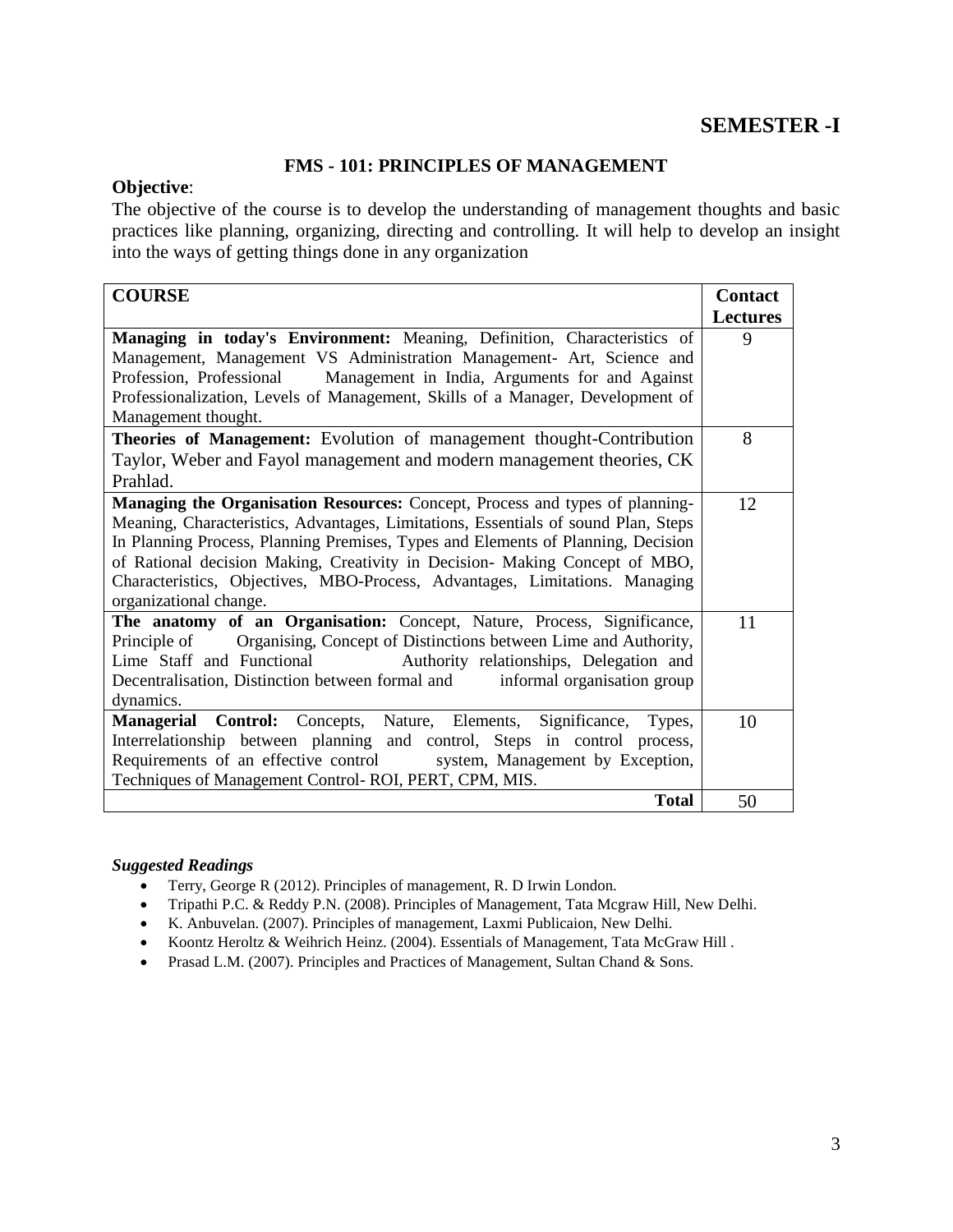## **FMS 102: ACCOUNTING AND FINANCIAL ANALYSIS**

## **Objective**:

The objective of the course is to develop the understanding of basic accounting principles and to equip the students with fundamentals of financial statements and budget. It will help to develop an insight into the ways of financial analysis in the corporate life.

| <b>COURSES</b>                                                                          | <b>Contact</b>  |
|-----------------------------------------------------------------------------------------|-----------------|
|                                                                                         | <b>Lectures</b> |
| <b>Overview:</b> Accounting concepts, conventions and principles; Accounting            | 12              |
| Equations, International accounting principles and standards; Matching of Indian        |                 |
| accounting standards with international accounting standard                             |                 |
| <b>Mechanics of Accounting:</b> Double entry system of accounting, journalizing of      | 11              |
| transactions; preparation of final accounts, P/L Accounts, P/L Appropriation            |                 |
| account and Balance Sheet, Policies related with depreciation, inventory and            |                 |
| intangible assets like copyright, trademark, patent and goodwill.                       |                 |
| Analysis of financial statement; ratio analysis-solvency ratios, profitability ratios,  | 13              |
| activity ratios, liquidity ratios, market capitalization ratios, common size statement; |                 |
| comparative balance sheet and trend analysis of manufacturing, service & banking        |                 |
| organisations                                                                           |                 |
| Funds flow statement: Meaning; Concept of Gross and Net Working Capital;                | 9               |
| Preparation of schedule of change in working capital; Preparation of funds flow         |                 |
| statement and its analysis                                                              |                 |
| <b>Cash flow statement:</b> Various cash and non-cash transaction, flow of cash, Cash   | 8               |
| from operation, preparation of cash flow statement and its analysis                     |                 |
| <b>Total</b>                                                                            | 53              |

- Bhattacharya S.K. & Dearden John. (1987). Accounting for Management, Vikas Publications.
- Jain S.P. & Narang K.L. (2001). Advanced Accounting, Kalyani Publication, New Delhi.
- Maheshwari S.N. & S.K. (1995). Corporate Accounting, Vikas Publication.
- Anthony Robert & Hawkins. (1995). Accounting Test and Cases, Richard D. Irwin Publication London.
- Khan M.Y. & Jain P.K. (2006). Management Accounting and Financial Management, Tata McGraw Hill.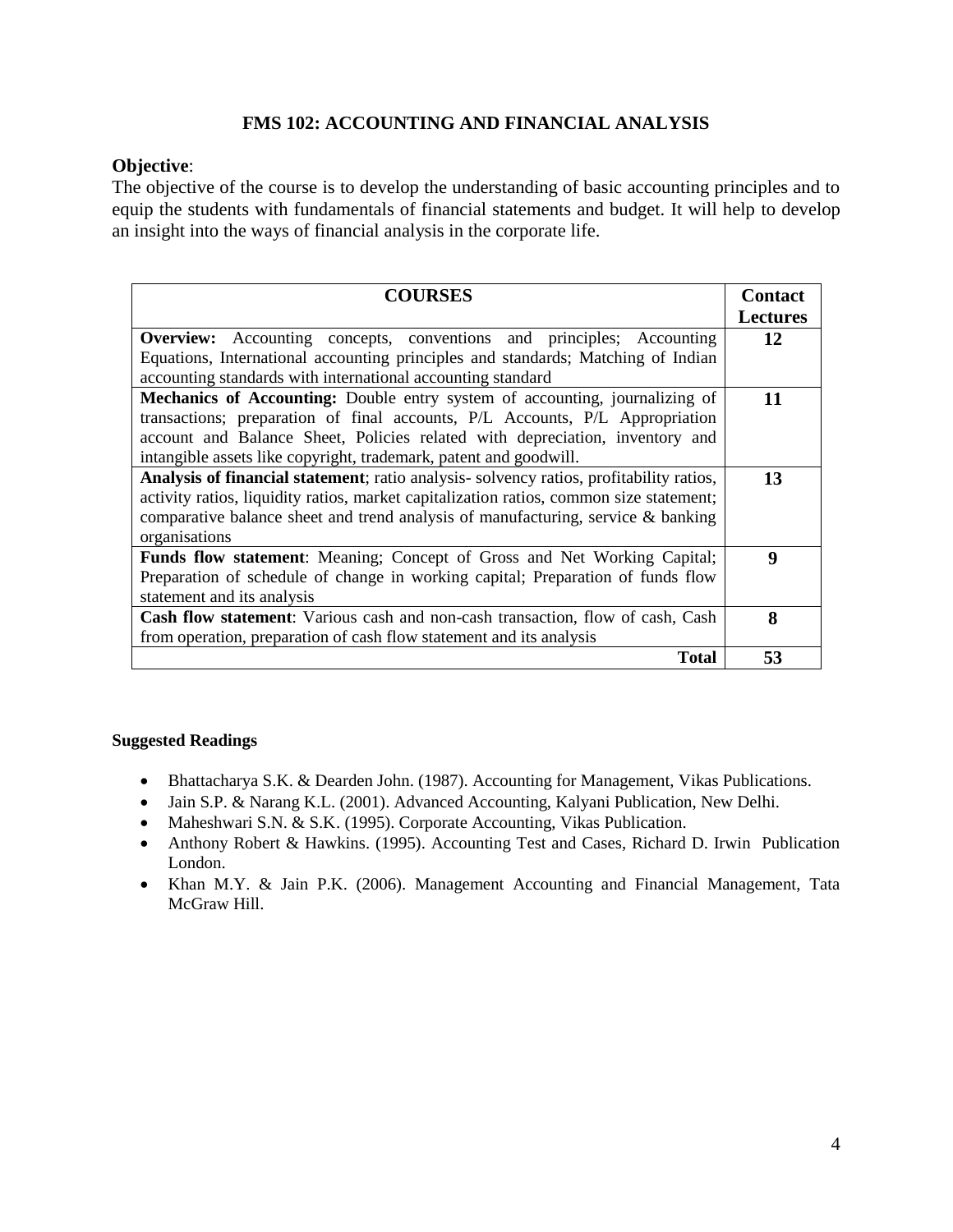## **FMS-103: MANAGERIAL ECONOMICS**

## **Objective**:

The objective of the course is to develop the understanding about the fundamentals of economics. This paper will help to the students for developing better understanding about pricing, demand analysis and demand forecasting.

| <b>COURSES</b>                                                                      | <b>Contact</b>  |
|-------------------------------------------------------------------------------------|-----------------|
|                                                                                     | <b>Lectures</b> |
| <b>1. Introduction:</b> Nature and Scope of Business Economics, Fundamental         | 12              |
| Goals, Economics and Ethics.<br>Concepts, Business                                  |                 |
| 2. Demand Analysis and Forecasting: Demand determinants and Distinctions,           | 11              |
| Demands, Demand Forecasting for established Products and<br>Elasticity of           |                 |
| new Products.                                                                       |                 |
| 3. Production and Cost Behaviour: Production Function, Law of returns,              | 12              |
| Return to scale, Cost volume Relationship in Short and Long Run.                    |                 |
| 4. Pricing: Market Morphology and Pricing, Pricing Methods-Cost plus pricing,       | 8               |
| Pricing, Product Line Pricing, Pioneer Pricing, Differential<br>Incremental         |                 |
| Pricing, Cyclical Pricing and Retail pricing.                                       |                 |
| 5. Profit Policies and Planning: Profit Policies, Rationale for Profit constraints, | 8               |
| Analysis and its applications.<br>Profit volume                                     |                 |
| <b>Total</b>                                                                        | 51              |

- Mithani D.M. (2011). Principles of Economics, Himalaya Publishing House.
- D.N. Dwivedi.(2009). Managerial Economics, Vikas Publishing House.
- Mehta P.L. (2007). Managerial Economics Analysis, Sultan Chand & Sons.
- Ahuja H.L. (2007). Managerial Economics, Sultan Chand & Sons.
- Pandey K.M. & Pandey Manas. (2010). Economics for Managerial decision, Himalaya Publishing House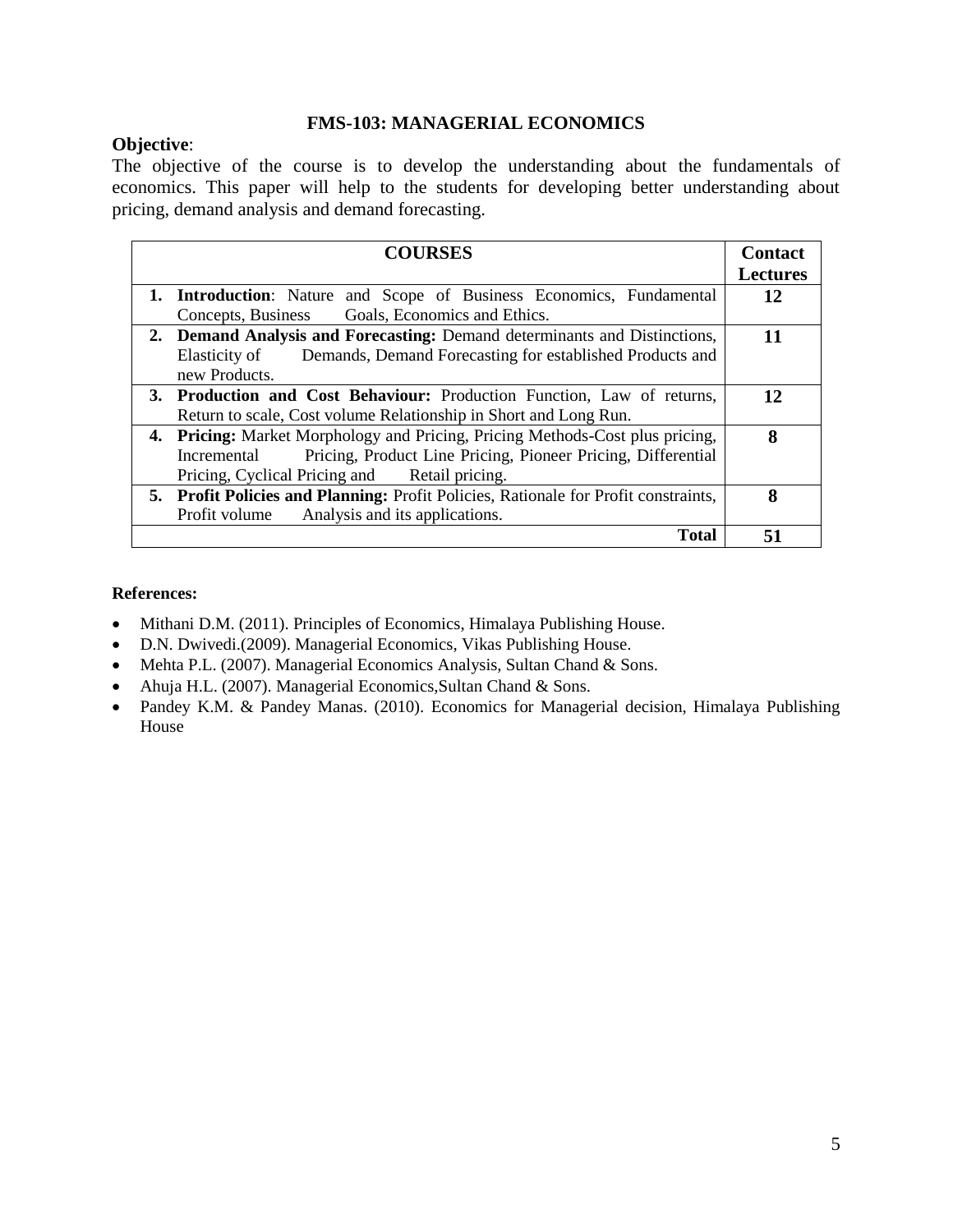## **FMS-104: RESEARCH METHODOLOGY**

## **Objectives:**

The objective of the course is to impart the knowledge of various research tools for conducting the research at the workplace. This will also develop the analytical competencies based on statistics with latest research tools.

| <b>COURSE</b>                                                                                |                    |
|----------------------------------------------------------------------------------------------|--------------------|
|                                                                                              |                    |
|                                                                                              | <b>Lectures</b>    |
| Definition,<br>1.<br><b>Introduction:</b><br>Meaning,<br>Characteristic,<br>Objectives,      | 10                 |
| Significance, Process of Research, Approaches to Research, Characteristics                   |                    |
| of Business Research, Application of Business Research in India.                             |                    |
| Research Design: Types of Research - Exploratory, Conclusive,<br>2.                          | 9                  |
| Formulation of hypothesis, Type I and II error.                                              |                    |
| <b>Sampling:</b> Sampling method - Probability and non Probability, sampling                 |                    |
|                                                                                              |                    |
| error                                                                                        |                    |
| 3.<br><b>Information Collection:</b> Collection of Data - Primary & Secondary                | 10                 |
| Sources, Types of scales, Classification- Questionnaire, Schedule and Scale                  |                    |
| Development, Attitude measurement scale.                                                     |                    |
| <b>Data Analysis</b> – Preparation, Manipulation, Cleaning, Coding, Tabulation,<br>4.        | 10                 |
| Graphical Representation of Data, Measurement of central tendency and                        |                    |
| dispersion: Mean, Mode, Median, Standard Deviation, Variance, Skewness,                      |                    |
| Kurtosis, Reliability and Validity, Normal Distribution, Testing of                          |                    |
| Hypothesis.                                                                                  |                    |
|                                                                                              |                    |
| <b>Statistical Techniques &amp; Report Writing:</b> t-test, ANOVA and $\chi^2$ - test,<br>5. | 12                 |
| Correlation (product - moment) Karl Pearson's and Rank, Regression                           |                    |
| Analysis,                                                                                    |                    |
| Report writing: Contents, Types of Report, Report format.                                    |                    |
|                                                                                              | <b>Total</b><br>51 |

- Kothari C.R. (2009). Research Methodology, New Age International (P) ltd. Publishers.
- Kumar. C. Rajendra. (2008) Research Methodology. APH Publishing Corporation.
- Gupta S.P. (2014). Statistical Method. Sultan Chand & Sons.
- Newbold Paul & Carlson William. (2012). Statistics for Business & Economics, Pearson Publication.
- Kumar Ranjeet. (2010). Research Methodology, Sage Publication.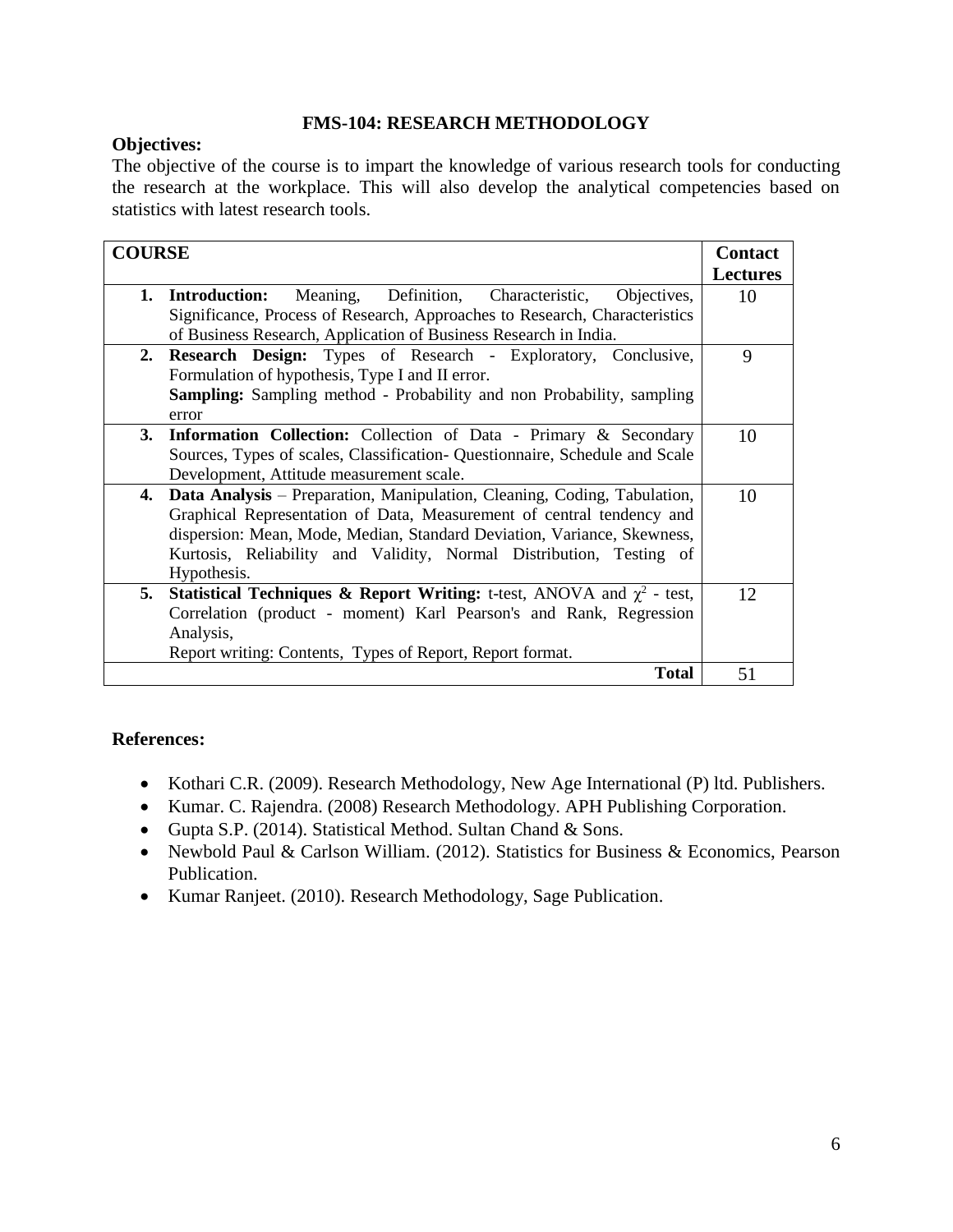## **FMS – 105: COMMUNICATION FOR MANAGERS**

#### **Objectives:**

The objective of the course is to develop the understanding about verbal (written and oral) and non verbal communication. This course will also helpful in developing the drafting ability in commercial correspondence.

| <b>COURSE</b>                                                                       | <b>Contact</b>  |
|-------------------------------------------------------------------------------------|-----------------|
|                                                                                     | <b>Lectures</b> |
| 1. Nature of Communication: Different types of communication like letters,          | 10              |
| memos, reports, fax, email, presentations, telephone, and multimedia,               |                 |
| choosing the means of communication, stages in communication cycle,                 |                 |
| Barriers to communication, communication systems.                                   |                 |
| 2. Writing Techniques: rules of good writing, adaptation and selection of           | 9               |
| words, masculine words, writing with style-choosing words with right strength       |                 |
| and vigor, using a thesaurus, writing effective sentences, developing logical       |                 |
| paragraphs, overall tone, drafting, editing and finalizing the business letters     |                 |
| 3. Recruitment and employment correspondence: Application letter,                   | 11              |
| curriculum vitae, interview, references, offer of employment, job                   |                 |
| description, letter of acceptance, letter of resignation.                           |                 |
| Internal communications: memoranda, reports: types of reports, formal               |                 |
| reports and informal reports, meetings, documentation.                              |                 |
| <i>External communications:</i> Public notices, invitations to tender bid, auction, |                 |
| notices, etc; Report writing: planning, technique of writing a report,              |                 |
| characteristics of business reports, common types of reports, purposes of           |                 |
| reports                                                                             |                 |
| 4. Persuasive messages: Planning the persuasive message, common types of            | 11              |
| persuasive requests, principles of persuasive communication Effective               |                 |
| communication and impact of information technology, Oral communication:             |                 |
| nature and significance                                                             |                 |
| <b>Reformulating and summarizing:</b> what is a summary? Using synonyms $\&$<br>5.  | 10              |
| antonyms, reducing phrases, guidelines for writing summaries, business              |                 |
| summaries Comprehension: using a dictionary, grammatical precision,                 |                 |
| (phonetics), contextual clues, guidelines for comprehension                         |                 |
| <b>Total</b>                                                                        | 51              |

- Lesikar, R. V. and Pettit, Jr J. D. (2002). Business Communication: Theory and Application, Tata McGraw-Hill.
- Taylor Shirley. (2002). Communication for Business, Pearson Education.
- Chhabra , T.N. & Ranjan Bhanu. (2004). Business Communication, Sun India.
- Chaturvedi P.D. & Chaturvedi Mukesh (2012).Business Communication, Pearson Education.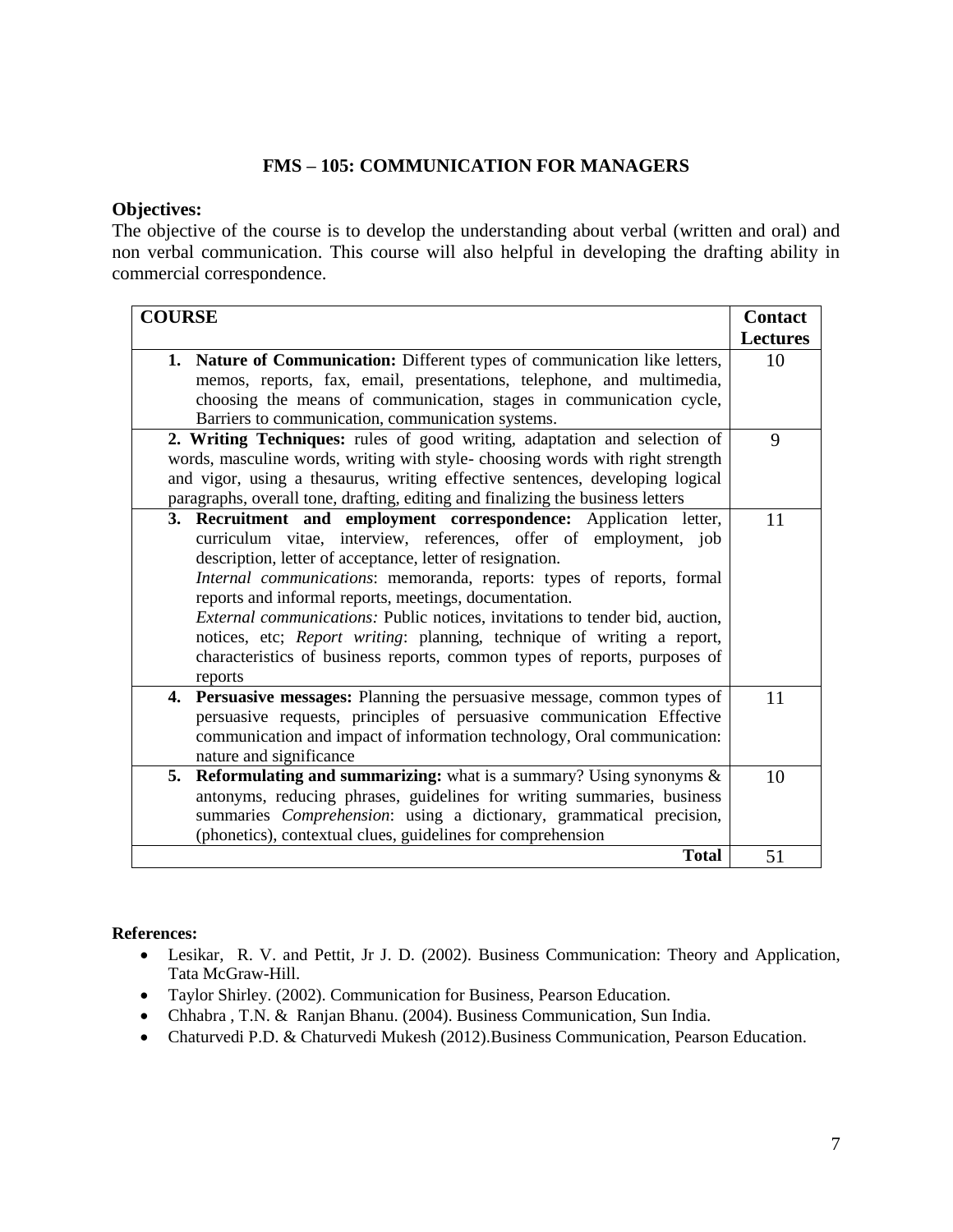## **FMS-106: BUSINESS ENVIRONMENT**

## **Objective:**

The objective of the course is to develop an insight for basic factors of business environment and to develop their potential for understanding the different business environment component like socio-cultural; industrial, economic and technological environment. This course would be helpful in developing the business strategies at work.

| <b>COURSE</b> |                                                                                                                                                                                                                                                                                                                                                                                                   | <b>Contact</b>  |
|---------------|---------------------------------------------------------------------------------------------------------------------------------------------------------------------------------------------------------------------------------------------------------------------------------------------------------------------------------------------------------------------------------------------------|-----------------|
|               |                                                                                                                                                                                                                                                                                                                                                                                                   | <b>Lectures</b> |
| 1.            | Introduction: The concept, Nature and significance of Business<br>Environment, Historical Evolution of modern business enterprises, their<br>structure and managerial personnel with special reference to India. Salient<br>features of capitalism, socialism and socialistic pattern of society,<br>Concept of Mixed Economy, Emergence of Public Sector and Joi8nt<br>sector.                   | 10              |
| 2.            | <b>Environment:</b><br>Social<br>Socio-Cultural<br>values-its<br>interests<br>and<br>implications for industrialization and Economic Growth. Ecology and<br>Social Responsibility, Consumerism as an emerging Environmental force,<br>ethics of Business, Social Audit.                                                                                                                           | 9               |
| 3.            | Industrial Environment: Public sector Enterprises, Small Scale<br>Industries, Privatisation, Industrial labour, Industrial sickness, Industrial<br>Policy, Industrial Licensing, Workmen's Compensation act 1923.                                                                                                                                                                                 | 11              |
| 4.            | Economic Environment: Foreign Exchange and management Act.<br>MRTP Act. 1969 (as amended up to date); Fiscal and Monetary Policies,<br>Government-Business relationship, MNC'S, Foreign Trade (Development<br>and Regulation) Act, 1992 New Economic Policy. Protection of patent<br>and trade marks.                                                                                             | 11              |
| 5.            | <b>Technological Environment:</b> Choice of appropriate technology;<br>problems in selecting appropriate Technology; Technology Transfer;<br>Phases, Causes and Control of Business cycles. Problem of pollution and<br>its control. Role of business and Management in controlling pollution,<br>Technology policy, Technology and plant level changes, Restraints in a<br>technological growth. | 10              |
|               | <b>Total</b>                                                                                                                                                                                                                                                                                                                                                                                      | 51              |

- Puri,V.K. & Mishra, S.K.(2012) Economic Environment of Business, Himalaya Publishing House.
- Cherunilam Francis. Business Environmental Himalaya Publishing house.
- Chidambaram & Alagappan, Business Environment, Vikas Publishing House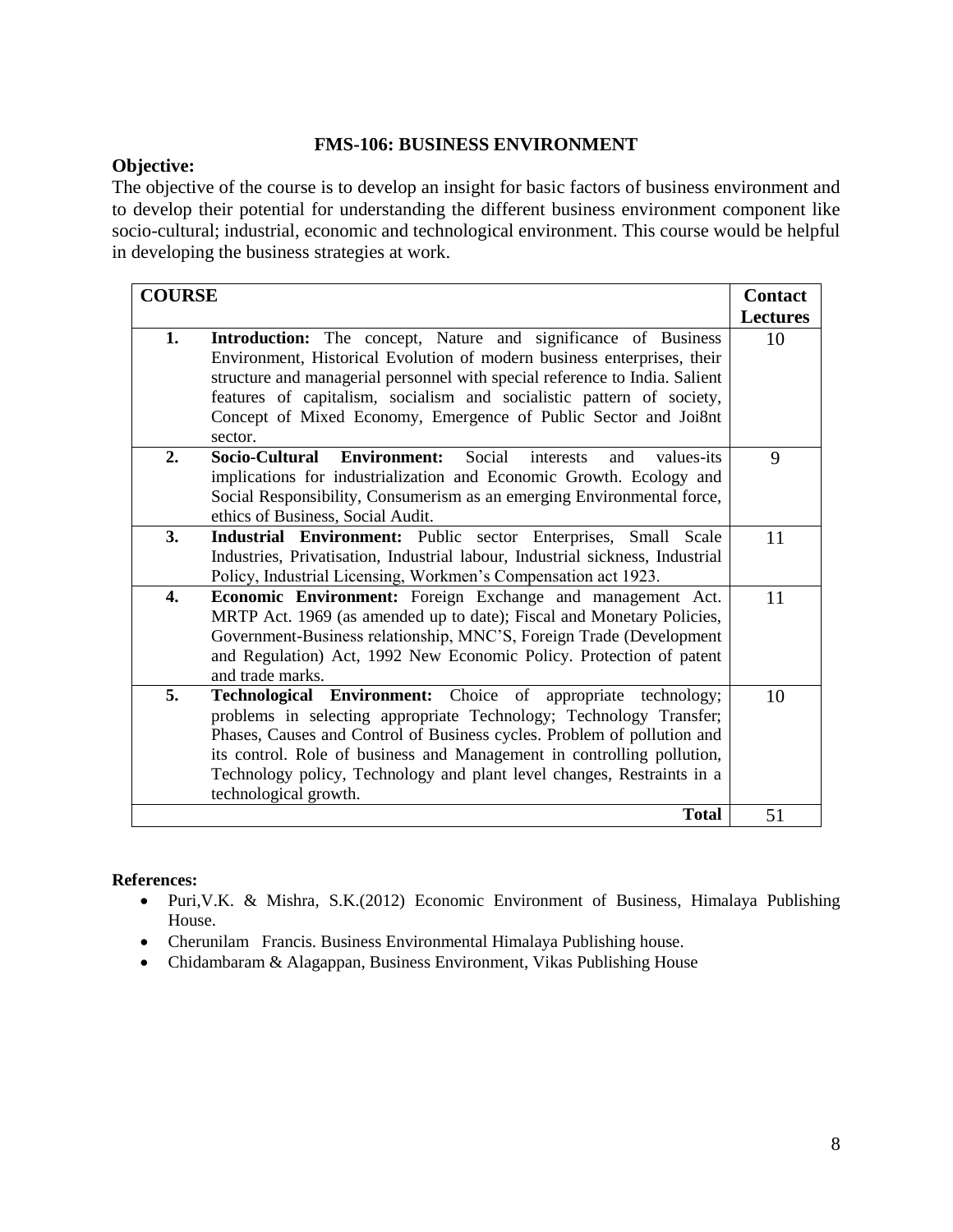## **FMS – 107: COMPUTER APPLICATIONS**

## **Objectives:**

It deals with basic concepts and quickly develops intermediate skills and techniques through practical hands on computer. It creates an understanding of MIS for future managers.

|    | <b>COURSE</b>                                                                                                                                                      | <b>Contact</b><br><b>Lectures</b> |
|----|--------------------------------------------------------------------------------------------------------------------------------------------------------------------|-----------------------------------|
|    | 1. Fundamental and computer Application: Computer application, Hardware, Software,                                                                                 | 8                                 |
|    | Languages of computer, Operating system.                                                                                                                           |                                   |
| 2. | MS-Word: File, Edit, Format, Drawing, Tools, Tables, Practicing on Cut-Copy Paste,                                                                                 | 8                                 |
|    | merger, Letter Writing, Page Setup.                                                                                                                                |                                   |
| 3. | MS.Excel/Basics: Creating Worksheet, Entering and Editing Test, Numbers and                                                                                        | 12                                |
|    | formulas cells<br>lookup tables, auto fill.                                                                                                                        |                                   |
|    | Rearranging work sheets: Moving, copying, sorting, inserting deleting cells, deleting                                                                              |                                   |
|    | & parts of work shared, reaction at formulas to worksheet design changes.                                                                                          |                                   |
|    | Excel formatting: Excel page setup. Auto format, manual format using styles; format                                                                                |                                   |
|    | painter. Changing font sizes and attributes. Wrapping text, using border buttons and                                                                               |                                   |
|    | command.                                                                                                                                                           |                                   |
|    | Working with graphics: Creating and placing graphic objects, resizing positioning                                                                                  |                                   |
|    | graphic                                                                                                                                                            |                                   |
|    | 4. Power Point basics terminology colour scheme: Power Point templates, getting                                                                                    | 11                                |
|    | started.                                                                                                                                                           |                                   |
|    | Creating presentation: Auto content wizard, inserting, deleting slides.<br>Working with text: Editing and moving text, spell checking, finding and replacing text; |                                   |
|    | formatting text-aligning text.                                                                                                                                     |                                   |
|    | Show Time: Arranging previewing and rehearsing slides, transition and Build effects,                                                                               |                                   |
|    | Deleting slides printing presentation elements creating overhead transparencies; sharing                                                                           |                                   |
|    | presentation tiles with other.                                                                                                                                     |                                   |
| 5. | Word wide web, ISP, http, IP Address, URL, HTML, XML, Creating e-mail ID, e-                                                                                       | 12                                |
|    | Mailing, Creating folders in e-mails, Attaching files, Downloading, e-Mail Spam, e-mail                                                                            |                                   |
|    | filters, e-Commerce, malwares, Cloud computing, Social media, Cyber security                                                                                       |                                   |
|    |                                                                                                                                                                    | 8                                 |
|    | <b>Practical:</b>                                                                                                                                                  |                                   |
|    | A. Make new files and use of cut, copy, paste, merger.                                                                                                             |                                   |
|    | <b>B.</b> Creating and formatting tables using work excel.                                                                                                         |                                   |
|    | C. Creating and managing data files of agriculture management system.                                                                                              |                                   |
|    | D. Use of Internet for World Wide Web browsing.                                                                                                                    |                                   |
|    | E. Sending and receiving e-mails through e-mail POP 3 account.                                                                                                     |                                   |
|    | F. Creating worksheet and different types of graphs using excel.                                                                                                   |                                   |
|    | G. Creating slides and presentation using PowerPoint.                                                                                                              |                                   |
|    | H. Study of small and submission of report of the system in terms of suitable                                                                                      |                                   |
|    | system.                                                                                                                                                            |                                   |
|    | <b>Total</b>                                                                                                                                                       | 59                                |

- Ram, B. (2007). Computer Fundamentals: Architecture, New Age International.
- Gupta, A. K. (2003). Computer at a Glance. Place: Shree Publishers & Distributors.
- Arora., & Bansal .(2006). Computer Fundamentals. Excel Books .
- Sinha, P. K. (2004). Computer Fundamentals. New Delhi: BPB Publications.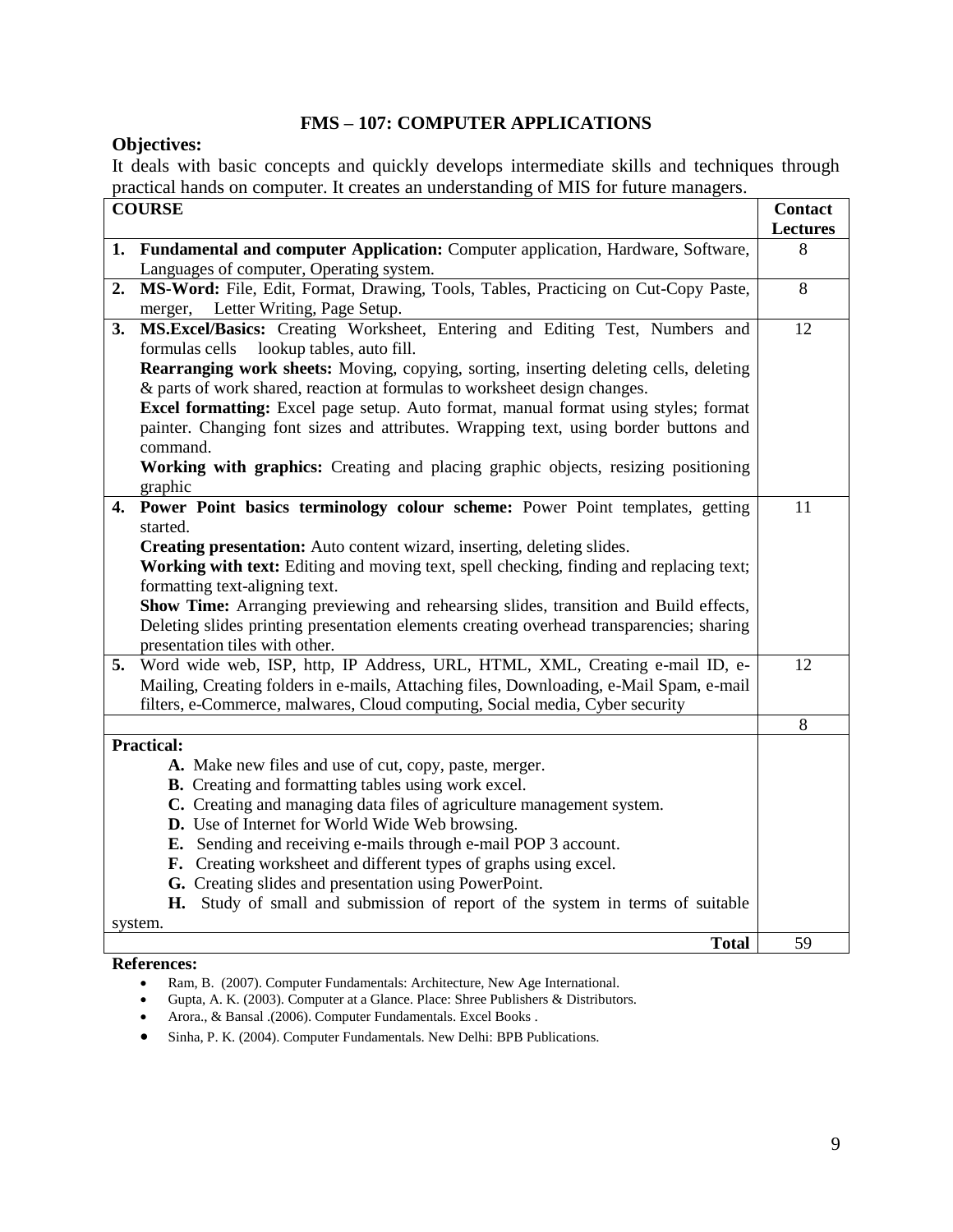## **II Semester**

## **MHR-201: HUMAN RESOURCE MANAGEMENT**

**Objective:** To increase student knowledge of theories and practices dealing with factors influencing people at workplace. It teaches the basic techniques of how an organization acquires rewards, motivates and manages its people effectively.

| <b>COURSE</b> |                                                                                     | <b>Contact</b>  |
|---------------|-------------------------------------------------------------------------------------|-----------------|
|               |                                                                                     | <b>Lectures</b> |
|               | <b>1. Introduction:</b> Concept, Importance Objectives, Nature & Scope of Personnel | 9               |
|               | Management, Personnel Management as a Profession, Evolution<br>&                    |                 |
|               | Development of Personnel Management, Function of Personnel Management &             |                 |
|               | Organisation of Personnel Office, Roles of Personnel Manager, Position of           |                 |
|               | Personnel Department.                                                               |                 |
| 2.            | Human Resource Planning: Concept, Macro and Micro levels HRP, HRP                   | 11              |
|               | Process - Demand & Supply Forecasting Determining Human Resource                    |                 |
|               | Requirements, Action Planning, Monitoring & Control, HRP Redundancies &             |                 |
|               | Reallocation of HR, HRP Techniques and Formulation, Technological Changes           |                 |
|               | in HRP Controlling HR cost.                                                         |                 |
|               | Human Resource Information System: Concept, Application, Necessary                  |                 |
|               | Capabilities of HRIS, Steps in HRIS, Benefits and Limitation.                       |                 |
| <b>3.</b>     | Job Design and Job Analysis: Job Design, Approaches, Need, Process, Job             | 8               |
|               | Analysis, Job Description, Job Specification, Employee Specification.               |                 |
| 4.            | <b>Employee Compensation:</b> Definition & Objectives, Types, Factor Affecting,     | 11              |
|               | Employee Compensation, Problems in Compensation Planning, Wage –                    |                 |
|               | Meaning, Definition, Need for Rational Wage Policy, Components of Industrial        |                 |
|               | Pay Structure, Methods of Wage fixation, Factors Affecting Wage Policy,             |                 |
|               | Difference between Salary & Wages.                                                  |                 |
| 5.            | (a) Fringe Benefits: Concept, Principles, Classification, Importance, Fringe        | 11              |
|               | Benefits & Productivity, Fringe Benefits and IR, Fringe Benefits &                  |                 |
|               | Absenteeism, Fringe Benefits & Labor Turnover.                                      |                 |
|               | (b) Job Evaluation $\&$ Job Pricing – Job Evaluation Concept, Scope, Meaning        |                 |
|               | & Methods, Job Pricing: Techniques, Pricing of Managerial Job.                      |                 |
|               | <b>Total</b>                                                                        | 50              |

- Flippo, Edwin. B., (1980). Personnel Management. New Delhi: McGraw Hill.
- Gupta, P. K., & Chhabra , Susheel. Human Resource Information system. Himalaya Publications.
- Mamoria, C. B. Personnel Management, Himalaya Publications House.
- Scott. & Clothier., (1923). Personnel Management, A. W. Shaw Co.
- Singh, B. P., & Chhabra, (2005). PM & IR. Dhanpat rai & co.
- Strauss., & Sayles. (1960). Personnel Management. Prentice Hall Inc.
- Tripathi, P. C. (2002). PM  $&$  IR. Sultan chand  $&$  sons.
- Dessler, Gary. Human Resource Management. Pearson Education India.
- Dessler, Gary. & Warkkey, Biju, Human Resource Management. Pearson Education India.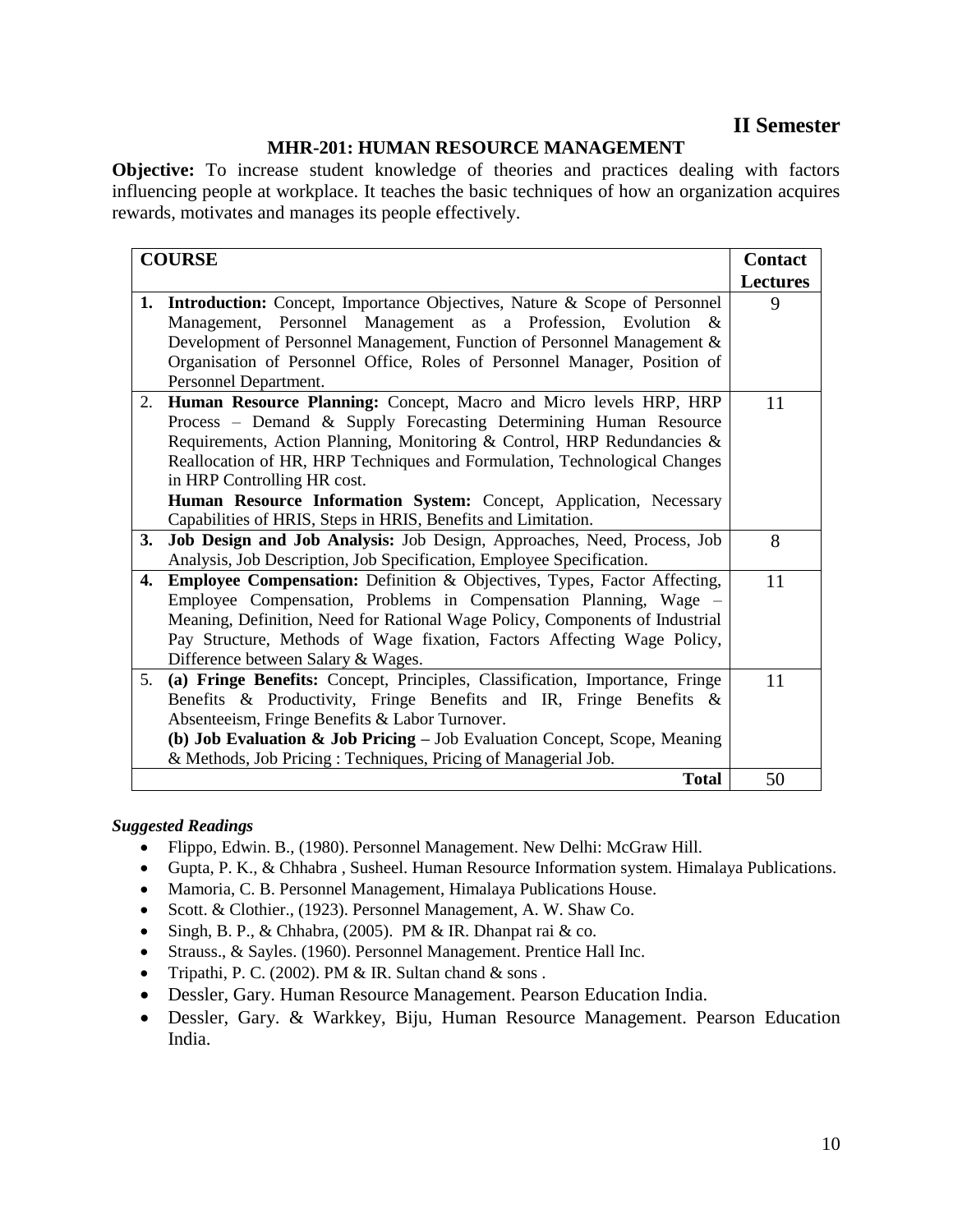## **MHR-202: HUMAN RESOURCE DEVELOPMENT**

**Objective**: It is designed to provide the importance of human factor in the organisation. It generates an understanding on the philosophy behind the concept of human resource development and its relevance in terms of individual, group and organizational development through various mechanisms.

|    | <b>COURSE</b>                                                                       |                 |
|----|-------------------------------------------------------------------------------------|-----------------|
|    |                                                                                     | <b>Lectures</b> |
| 1. | <b>Introduction:</b> Concept, Need Objective, Philosophy, Pre-requisites, Policies, | 12              |
|    | HRD Action Plan, HRD – Responsibility, HRD as a System and Subsystems,              |                 |
|    | HRD Process, Mechanism, Principles in Designing HRD System, Structure of            |                 |
|    | HRD, HRD Approaches, Role of HRD in Organisation, Attributes of HRD                 |                 |
|    | Managers, HRD in Indian Industry.                                                   |                 |
| 2. | HRD Strategies, HRD Styles, HRD Culture: OCTAPACE, Role of Top                      | 10              |
|    | Management in Building HRD Culture                                                  |                 |
|    | 3. <b>HRD Audit:</b> Need, Concept, Role of HRD Audit in Companies, Methods and     | 10              |
|    | its limitations, Balance Score card Approach, HRD Score card Approach,              |                 |
|    | appreciative enquiry.                                                               |                 |
| 4. | Recruitment: Meaning, Methods of Acquisition, Recruitment, Placement and            | 10              |
|    | Induction, Promotion and Demotion, Transfer of Personnel, Separation.               |                 |
|    | <b>Selection:</b> Concept, Policy, Process, Selection Tests – Types and its         |                 |
|    | Application.                                                                        |                 |
|    | Interviews – Meaning, Purpose and Types                                             |                 |
|    | 5. HRD in organizations: selected cases covering HRD practices in different         | 8               |
|    | organizations.                                                                      |                 |
|    | Total                                                                               | 50              |

- Tripathi P.C. Human Resource Development , Sultan Chand & Sons.
- Subbarao P. , 2007 ,Personnel/HRM : Text & Cases , Himalaya Publications
- Monappa Arun Managing Human Resource, Macmillan .
- Rao, Subba ,Human Resource Management , Konark publishers Pvt. Ltd.
- Mamoria C.B. ,Personnel Management , Vikas Publications, New Delhi
- Scott & Clothier, 1949 , Personnel Management, McGraw Hill.
- Rao,TV, 2011, Human Resource Development; Sage Publications, New Delhi
- Rao TV, 2010, Balance score Card, Sge Publications, New Delhi
- Rao, TV, 1999, HRD Audit, Sage Publications New Delhi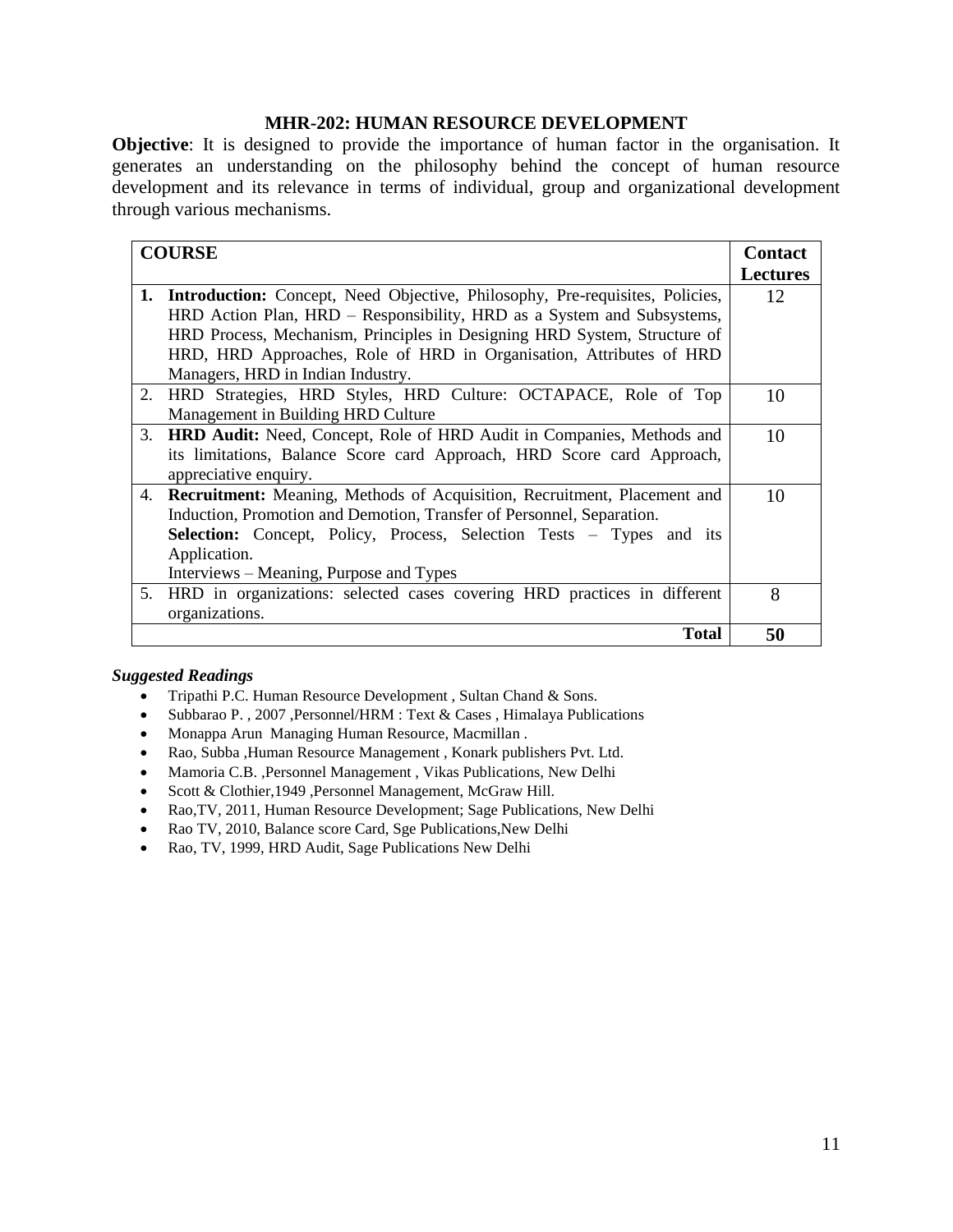## **MHR-203: INDUSTRIAL RELATIONS**

**Objective:** It aims at providing conceptual understanding of industrial relations and gives contemporary information on the country's legislative provisions for managing grievances and disputes in the organisation.

| <b>COURSE</b>                                                             |                 |
|---------------------------------------------------------------------------|-----------------|
|                                                                           | <b>Lectures</b> |
| 1. Industrial Relations: Definition, Needs, Concept, Impact or IR on      | 12              |
| Production, Govt. role in managing IR, Functional requirements of good IR |                 |
| program, Factors in influencing Industrial Relations.                     |                 |
| 2. Industrial Disputes: Meaning, Causes, Types (Strikes, Lockouts,        | 10              |
| Demonstration, etc) Prevention & Settlement of Industrial Disputes.       |                 |
| 3. Industrial Democracy: Concept, Workers Participation in Management,    | 9               |
| Prerequisites of WPM, Levels and Forms of participation.                  |                 |
| 4. Trade Unionism & Collective Bargaining                                 | 11              |
| (a) Trade Unionism : Concept, Development of Trade Unionism,              |                 |
| Problems of Trade Union, Functions of Trade Unions, Registration and      |                 |
| Recognition of Trade Unions.                                              |                 |
| (b) Collective Bargaining: Meaning, Objectives, Process of collective     |                 |
| Bargaining, Prerequisites of Successful Collective Bargaining.            |                 |
| 5. Grievance Handling: Concept meaning and objective, Process of          | 10              |
| Grievance Handling, Types of Grievance handling Process.                  |                 |
| Total                                                                     | 52              |

- Mamoria & Mamoria . Dynamics of IR  $(15<sup>th</sup>$  ed.). Himalayan Publications .
- Chahbra, T.N. (2005). IR concepts & Issues. Dhanpat Rai & Co.
- Yoder., & Staudher. (year).Personnel Management & IR . New Delhi: Prentice Hall Inc.
- Ahuja, K. K.. Personnel Management . place Kalyani Publications.
- Rao, Subba. P. Essence of HRM & IR: Text Cases & Games. Konark Publications.
- Tripathi, P.C. Personnel Management & IR. New Delhi: Sultan Chand & co.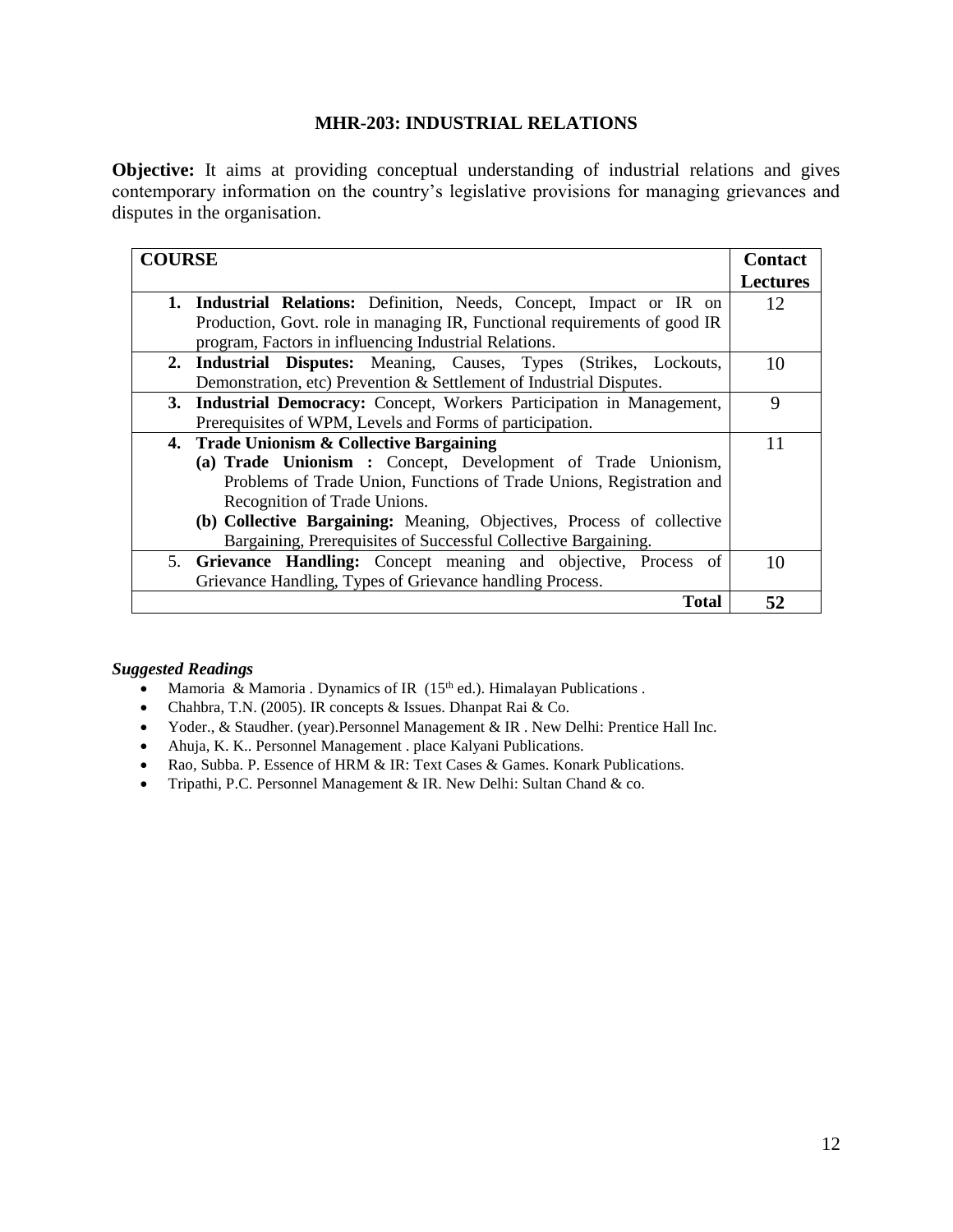## **MHR-204: INDUSTRIAL PSYCHOLOGY**

## **Objectives:**

It is designed to provide basic knowledge on various aspects of people in the workplace. The Industrial and organizational psychology is concerned with the social and psychological dimensions of people in the work setting.

| Course |                                                                                           | <b>Contact</b>  |
|--------|-------------------------------------------------------------------------------------------|-----------------|
|        |                                                                                           | <b>Lectures</b> |
| 1.     | <b>Industrial Psychology:</b> Concept, Nature and Scope, Historical Development of        | 10              |
|        | Industrial Psychology.                                                                    |                 |
|        | <b>2.</b> Individual Difference & Psychological Tests: Concept of Personality, Difference | 11              |
|        | in Intellectual and personality traits, Nature of Psychological Tests, Steps in Test      |                 |
|        | Development, Classification of Psychological Tests with examples.                         |                 |
|        | 3. Human Engineering & Industrial Accidents: Quality of work life, Concept of             | 10              |
|        | Human Engineering, New Trends in Human Engineering, Principles of Human                   |                 |
|        | Performance, Working Condition, Psychological Factors related to Accidents,               |                 |
|        | Reduction of accidents, Human and economics costs of accidents.                           |                 |
|        | 4. Job Satisfaction and Employee Counseling: Meaning, Concept, Nature,                    | 11              |
|        | Importance, Measuring Job Satisfaction and its impact on Productivity and                 |                 |
|        | Motivation, Employee Counseling: Meaning, Need, Goals, Types Methods &                    |                 |
|        | Process.                                                                                  |                 |
|        | 5. Morale: Meaning, Characteristics, Determinants, Measuring Morale, Methods of           | 8               |
|        | increasing Morale, Morale & Productivity, Morale & Job Satisfaction.                      |                 |
|        | <b>Total</b>                                                                              | 50              |

- Ghosh,P.K. Industrial Psychology. New Delhi: Himalya Publications.
- Blum., & Neyler. Industrial Psychology. New delhi: Sage Publications.
- Schein, E. H. Organisational Psychology. Prentice Hall Inc.
- Ghosh, Prem. Kr. Industrial Psychology Management. Anmol Publications Pvt. Ltd.
- Sharan, A. K. Encyclopedia of Industrial Psychology. Anmol Publications Pvt. Ltd.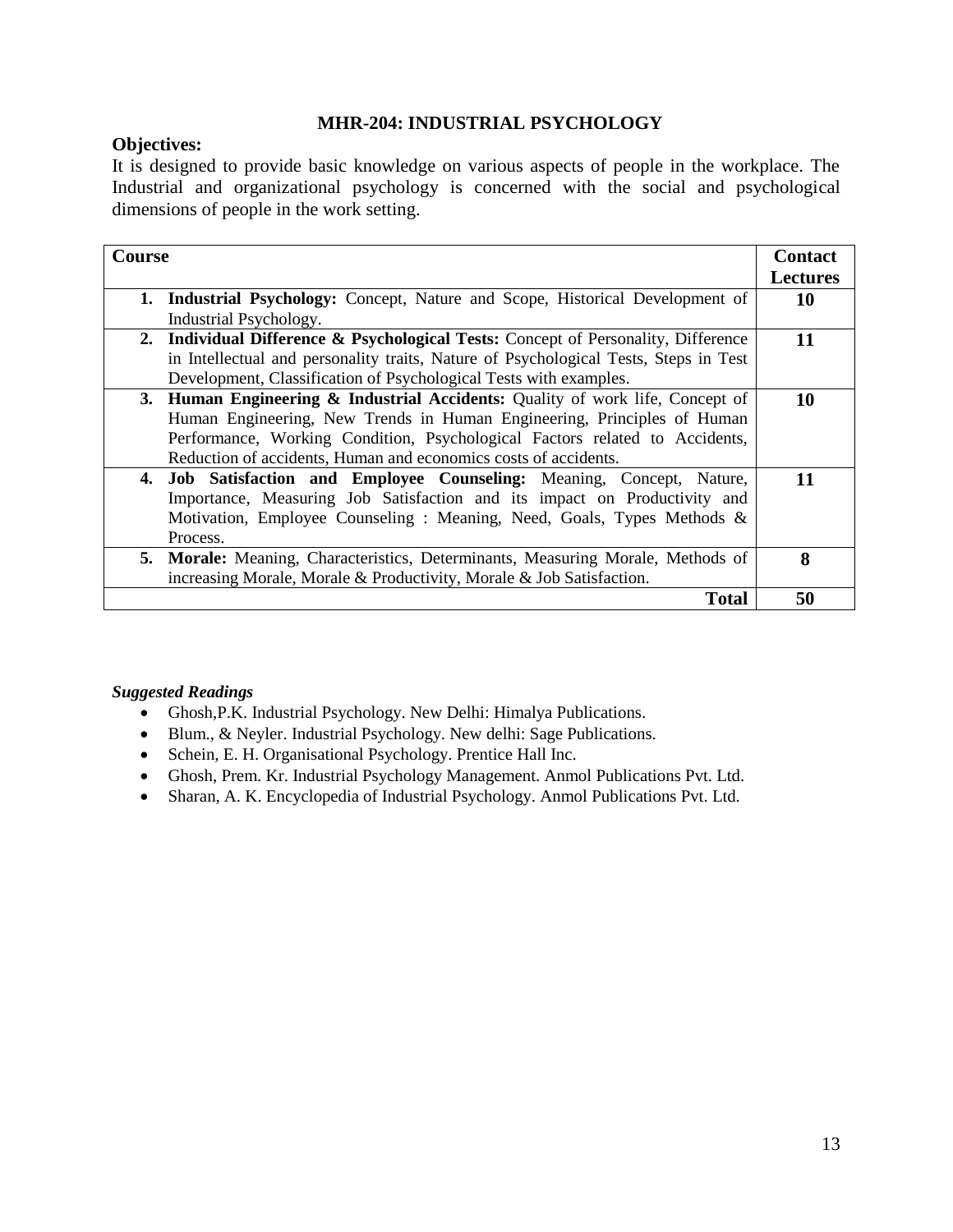## **MHR-205: FUNCTIONAL MANAGEMENT**

#### **Objectives:**

This course is designed to provide basic knowledge on various functional aspect of management. This will give them the idea to correlate the different functional areas operations while formulating sound HR strategies.

| <b>Course</b> |                                                                                                                                                        | <b>Contact</b>  |
|---------------|--------------------------------------------------------------------------------------------------------------------------------------------------------|-----------------|
|               |                                                                                                                                                        | <b>Lectures</b> |
| 1.            | Marketing Management: Functions of marketing: Scope of marketing, Core concepts                                                                        | 10              |
|               | of marketing such as Need, Want, Demand, Customer value, Exchange, Customer &                                                                          |                 |
|               | Consumer, Customer Satisfaction, Customer Delight, Customer loyalty, Marketing V/s.                                                                    |                 |
|               | Market, Sales V/s. Marketing, 7 Ps of Marketing.                                                                                                       |                 |
| 2.            | Consumer Behaviour: Meaning and importance of consumer behaviour, Comparison                                                                           | 10              |
|               | between Organizational buying behaviour and Consumer buying behaviour, five steps                                                                      |                 |
|               | buyer decision process. Segmentation, Target Marketing & Positioning:<br>Need for                                                                      |                 |
|               | segmentation, Benefits of segmentation to marketers, Criteria for effective                                                                            |                 |
|               | segmentation, Niche marketing, local marketing, and mass marketing. Concept of target                                                                  |                 |
|               | marketing & Criteria for selection of target marketing. Concept of Differentiation and                                                                 |                 |
|               | Positioning, Concept of Value Proposition.                                                                                                             |                 |
| 3.            | Financial Management: Definition of Financial Management, Goals of Financial                                                                           | 10              |
|               | Management, Key strategies of Financial Management.                                                                                                    |                 |
|               | Financial Analysis: Meaning, Nature, Objectives and limitation of financial analysis,                                                                  |                 |
|               | Fund flow statement analysis (working capital basis), Cash flow statement analysis                                                                     |                 |
| 4.            | (Cash basis), Ratio Analysis (Interpretations of ratio analysis)<br>Capital Budgeting: Types of evaluating the project on the basis of payback period, | 11              |
|               | NPV, IRR, PI, ARR.                                                                                                                                     |                 |
|               | Working Capital Management: Components of working capital, operating cycle,                                                                            |                 |
|               | types of working capital and its determinants, Assessment of working capital                                                                           |                 |
|               | requirement.                                                                                                                                           |                 |
| 5.            | Operations and Supply Chain Management: Definition, Concept, Significance and                                                                          | 11              |
|               | Functions of Operation and SCM, Customers view and Manufacturer's view, Concept                                                                        |                 |
|               | of Internal customer.                                                                                                                                  |                 |
|               | <b>Operations Processes:</b> Process characteristics in operations: Volume Variety and flow,                                                           |                 |
|               | Type of processes and Operations Systems- Continuous flow system and intermittent                                                                      |                 |
|               | flow systems.                                                                                                                                          |                 |
|               | Process Product Mix : Job Production, Batch Production, Assembly line and                                                                              |                 |
|               | Continuous Flow, Process and Product layout, Service systems, Service Blueprinting,                                                                    |                 |
|               | Production planning & Control role and functions, Demand forecasting as a planning                                                                     |                 |
|               | tool, Forecasting time horizon, Sources of date for forecasting, Accuracy of forecast,                                                                 |                 |
|               | Capacity planning.                                                                                                                                     |                 |
|               | <b>Total</b>                                                                                                                                           | 52              |

- [Philip T Kotler](http://www.amazon.com/s/ref=dp_byline_sr_book_1?ie=UTF8&text=Philip+T+Kotler&search-alias=books&field-author=Philip+T+Kotler&sort=relevancerank) & [Kevin Lane Keller](http://www.amazon.com/Kevin-Lane-Keller/e/B001H6S6C0/ref=dp_byline_cont_book_2) Marketing Management, Prentice Hall
- [William J. Stanton,](https://www.google.co.in/search?tbo=p&tbm=bks&q=inauthor:%22William+J.+Stanton%22) [Michael J. Etzel,](https://www.google.co.in/search?tbo=p&tbm=bks&q=inauthor:%22Michael+J.+Etzel%22) [Bruce J. Walker](https://www.google.co.in/search?tbo=p&tbm=bks&q=inauthor:%22Bruce+J.+Walker%22) Fundamentals of Marketing , McGraw-Hill
- Van Horne, James C., *Financial Management and Policy*, Prentice Hall of India
- Roberta S Russell & Bernard W. Taylor Operations Management , Prentice Hall
- Pandey, I M , Financial management , Vikash Publishing
- M Y Khan & P K Jain Financial Management , Tata Mcgraw-Hill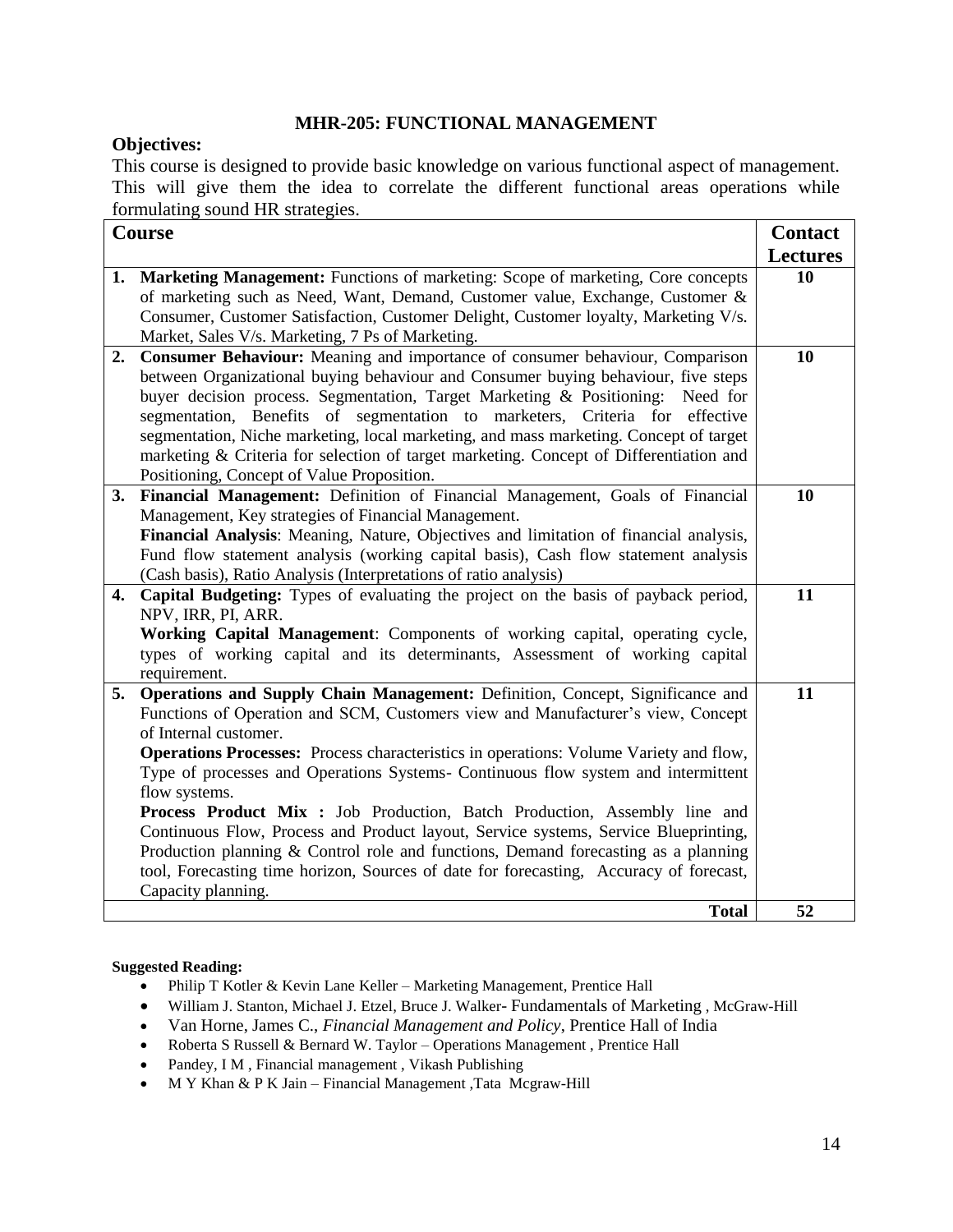## **MHR-206: LABOUR LAWS**

## **Objectives**:

It gives a brief insight on the constitutional framework of India. This course examines the law relating to the employment relationship. It focuses on the statutory and common law regulation of employment. It seeks to introduce to the students fundamental features of these provisions.

| Course                                                                                             |                 |
|----------------------------------------------------------------------------------------------------|-----------------|
|                                                                                                    | <b>Lectures</b> |
| <b>1. Factories Act, 1948:</b> Definitions, Approval, Licensing & Registration of Factories,       | 11              |
| Inspecting Staff, Provisions Regarding Health, Safety & Welfare, Hazardous                         |                 |
| Process, Working Hours of Adults & Holidays, Employment of Young Persons,                          |                 |
| Employment of Women, Annual Leave with Wages.                                                      |                 |
| 2. Trade Union Act, 1926: Definitions, Objectives, Provisions Regarding Registration               | 10              |
| of T.U., Rights and Duties of Trade Union, Constitution & Dissolution of T.U.                      |                 |
| 3. Industrial Disputes Act, 1947: Objects, Definitions, Authorities, Notice of                     | 12              |
| Change, Grievance Settlement Authorities, Reference of Disputes to Courts &                        |                 |
| Tribunals and Procedure, Power and Duties of Authorities.                                          |                 |
| <b>Strikes &amp; Lockout, Lay off &amp; Retrenchment:</b> Special Provisions Relating to Lay<br>4. | 8               |
| off, Retrenchment and Closure, Unfair Labor Practices and Penalties.                               |                 |
| <b>Industrial Employment (Standing Orders) Act, 1946:</b> Application, Submission<br>5.            | 9               |
| of Draft of Standing Order, Certification and Operation of Standing Order, Appeal,                 |                 |
| Date of Operation of Standing Order, Duration and Modification of Standing Order,                  |                 |
| Payment of Subsistence Allowance, Salient features of Model Standing Order.                        |                 |
| <b>Total</b>                                                                                       | 50              |

- Kapoor , N .D. Industrial Law. New Delhi: Sultan Chand Publications.
- Kumar, H.L. Labour Law. New Delhi: Jain Book Dept.
- Malik, P. L. Labour Law. New Delhi: Eastern Book Co.
- Srivastava, S. C. Industrial Law. New Delhi: Vikas Publishing House.
- Jain , S. P. Labour Law. New Delhi: Dhanapat Rai & Sons.
- Mishra. Labour Law. New Delhi: Allied Publications.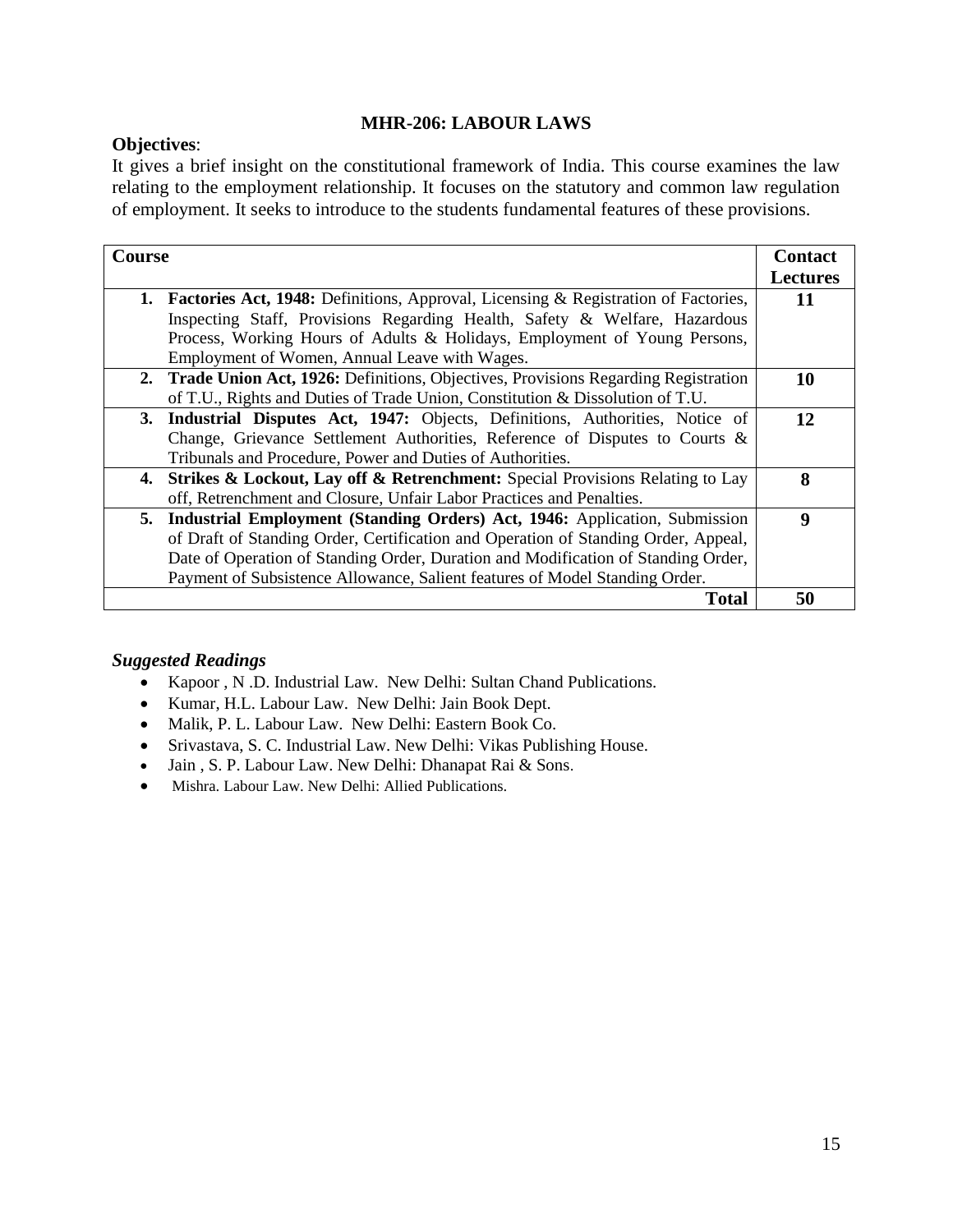## **MHR-207: ORGANISATIONAL BEHAVIOR**

**Objective:** It is an interdisciplinary field dedicated to better understanding and managing people at work. The course develops an insight for various individual phenomena observed at workplace leading to human behaviour. It is both research and application oriented.

| Course                                                                             |                                   |
|------------------------------------------------------------------------------------|-----------------------------------|
|                                                                                    | <b>Contact</b><br><b>Lectures</b> |
|                                                                                    |                                   |
| 1. Introduction: Concept, Nature of Organizational Behavior, Behavioral Science as | 12                                |
| an Interdisciplinary Subject, Need of Integrated Approach to Study Behavior,       |                                   |
| Significance of Behavioral Science for Managers, Understanding individual          |                                   |
| behaviour, OB Models, Challenges in OB.                                            |                                   |
| 2. Perception and Attitude:                                                        | 12                                |
| a. <b>Perception:</b> Meaning, Significance of Perception for understanding Human  |                                   |
| Behavior, Perceptual Process and Factors Influencing Perception.                   |                                   |
| b. Attitude: Meaning, Concept, Significance, Sources, Types, Significance of       |                                   |
| Attitude for understanding Human Behavior, Values and attitude, Attitude           |                                   |
| formation, Measurement of Attitude, Cognitive Dissonance Theory, Attitude          |                                   |
| Change.                                                                            |                                   |
| 3. Personality and Learning                                                        | 10                                |
| a. Personality: Concept, Factors influencing Personality, Theories of Personality. |                                   |
| b. Learning: Concept, Process, Learning Theory and OB, OB Modification,            |                                   |
| Meaning, Steps in OB Modification Process.                                         |                                   |
| Motivation: Motivation and Nature of Human Behavior, Process, Theories of<br>4.    | $\boldsymbol{9}$                  |
| Motivation, Application, Maslow's need hierarchy, Herzberg's two factor theory,    |                                   |
| Vroom's expectancy theory, Theory X, Y and Z; Work designing for creating          |                                   |
| motivating job.                                                                    |                                   |
| 5. Individual Decision Making: Types, Approaches, Process, Guidelines for          | 8                                 |
| Effective decision making; Psychological contract, organizational citizenship      |                                   |
| behaviour.                                                                         |                                   |
|                                                                                    |                                   |
| <b>Total</b>                                                                       | 51                                |

- Robbins., Stephans. P. (2007). Organizational Behavior. Prentice hall Inc.
- Fred, LuthansOrganisational Behavior. UK: McGraw Hill.
- G, Moorhead., & Griffith. (2007). Organizational Behavior. Houghton Muffin Co.
- Davis, Keith. (1989). OB: Human Behaviour at Work. McGraw Hill Inc.
- Ashwathappa, K. (2006). Organisational Behavior: Text & Cases. Himalaya publications.
- Rao,V.S.P., & Narayana ,P. S. Organisation Theory and Behaviour . Konark publications
- Singh , Kavita , Organizational Behaviour , Pearson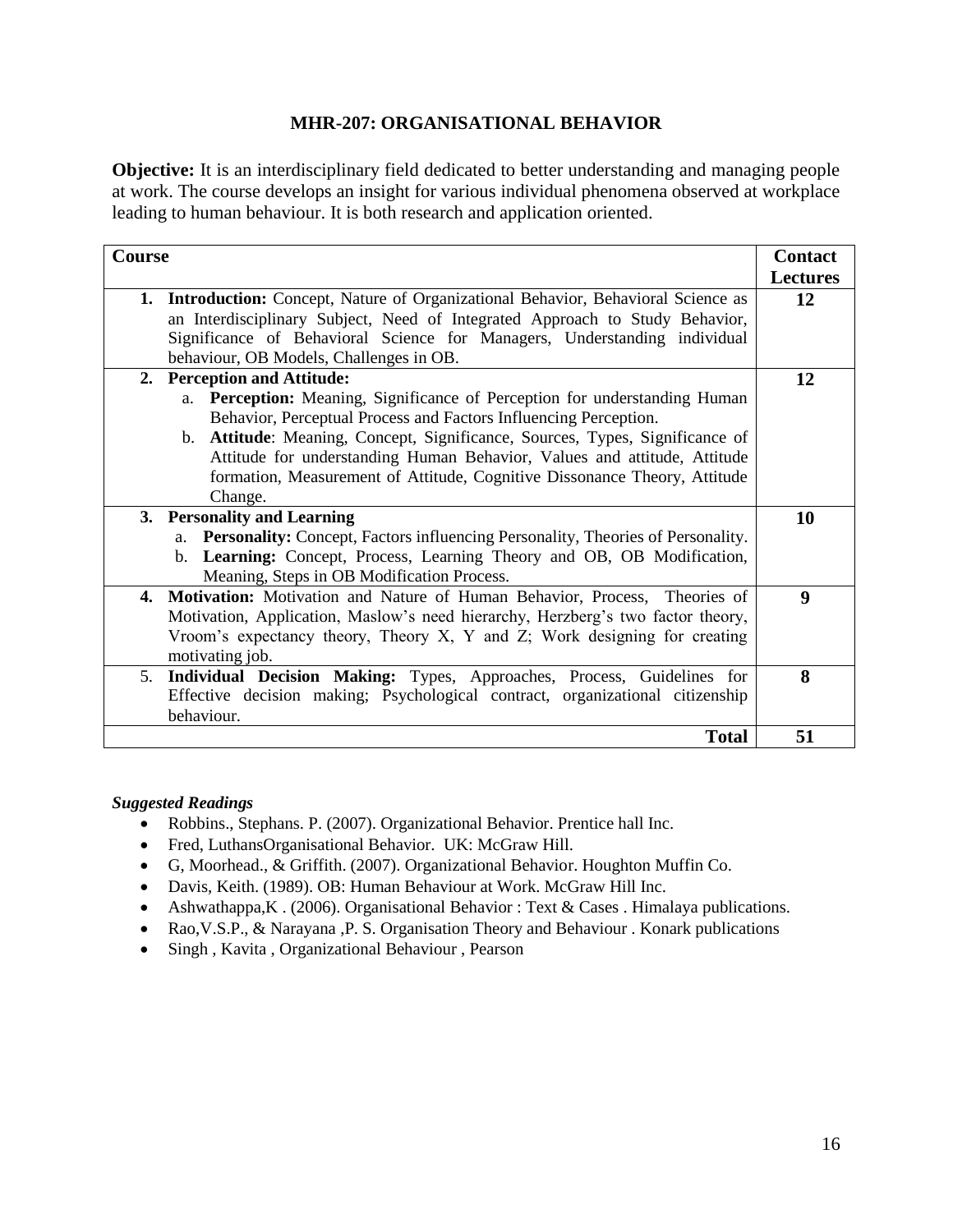## **MHR-301: TRAINING & DEVELOPMENT**

#### **Objectives:**

It develops understanding on the concepts and principles of training and development (T&D). To familiarize with tools and techniques involved in T&D. It gives insight on how to design, organize, implement and evaluate training in an organizational setting.

| Course                                                                                                                                                                                                                                                                                                                                                                                                                                                |                                   |
|-------------------------------------------------------------------------------------------------------------------------------------------------------------------------------------------------------------------------------------------------------------------------------------------------------------------------------------------------------------------------------------------------------------------------------------------------------|-----------------------------------|
|                                                                                                                                                                                                                                                                                                                                                                                                                                                       | <b>Contact</b><br><b>Lectures</b> |
| <b>1. Introduction:</b> Concepts of Learning, Training, Education and Development,                                                                                                                                                                                                                                                                                                                                                                    | 10                                |
| Transfer of Learning, Role of Learning in T & D, Adult Learning, Distance                                                                                                                                                                                                                                                                                                                                                                             |                                   |
| Learning.                                                                                                                                                                                                                                                                                                                                                                                                                                             |                                   |
| Training Need Identification (TNI) : Objective, Need, Approaches to TNI,<br>2.<br>Training Need Assessment (TNA), Application of TNA in Organisation, Stages of<br>TNA, Classification of Corporate Training Needs, Relation of Training Need with<br>Career Life – Cycle, Determining Training Need at Level of performance,<br>Obtaining Information, Influences on TNI, Who Identifies Training Need,<br>Comparing Data, Analyzing Training Needs. | 12                                |
| <b>Conducting the Training Programmes : Planning, Organizing, Preparing session</b><br>3.<br>plan, Budgeting & Controlling of Training Programs, Drafting training proposal,<br>Organisation & Structure of Training & Development, Training Methodology,<br>Management Development through Training.                                                                                                                                                 | 9                                 |
| The Trainer and Training Aids: Audio – Visual Aids in Learning, Computer<br>4.<br>Based Training, Designing Training Program, Conducting Training Program,<br>Qualities of an Effective Trainer.                                                                                                                                                                                                                                                      | 10                                |
| <b>Evaluation of Training Programs: Concept, Need, Principles, Evaluation Design,</b><br>5.<br>Evaluating Transfer of Learning on the Job, Techniques & Problems in<br>Measurement of Training, Feedback.                                                                                                                                                                                                                                             | 9                                 |
| <b>Total</b>                                                                                                                                                                                                                                                                                                                                                                                                                                          | 50                                |

- Craig, L. R. Training & Development Handbook. New York: ASTO/McGraw Hill.
- Taylor. , & Lippitt. Management Development & Training Handbook. UK: McGraw Hill.
- Dugan, L. (1985). Approaches to Training & Development. Perseus books.
- Chaudhary, D. P. Training Methodology & Development. Himalaya Publishing House.
- Virmani., & Seth. Evaluating Management Training & Development. New Delhi: Vision Books.
- Lynton., & Pareek. Training & Development. New Delhi: Sage Publications.
- ISTD. Diagnosing Management Training & Development Needs. New Delhi: ISTD.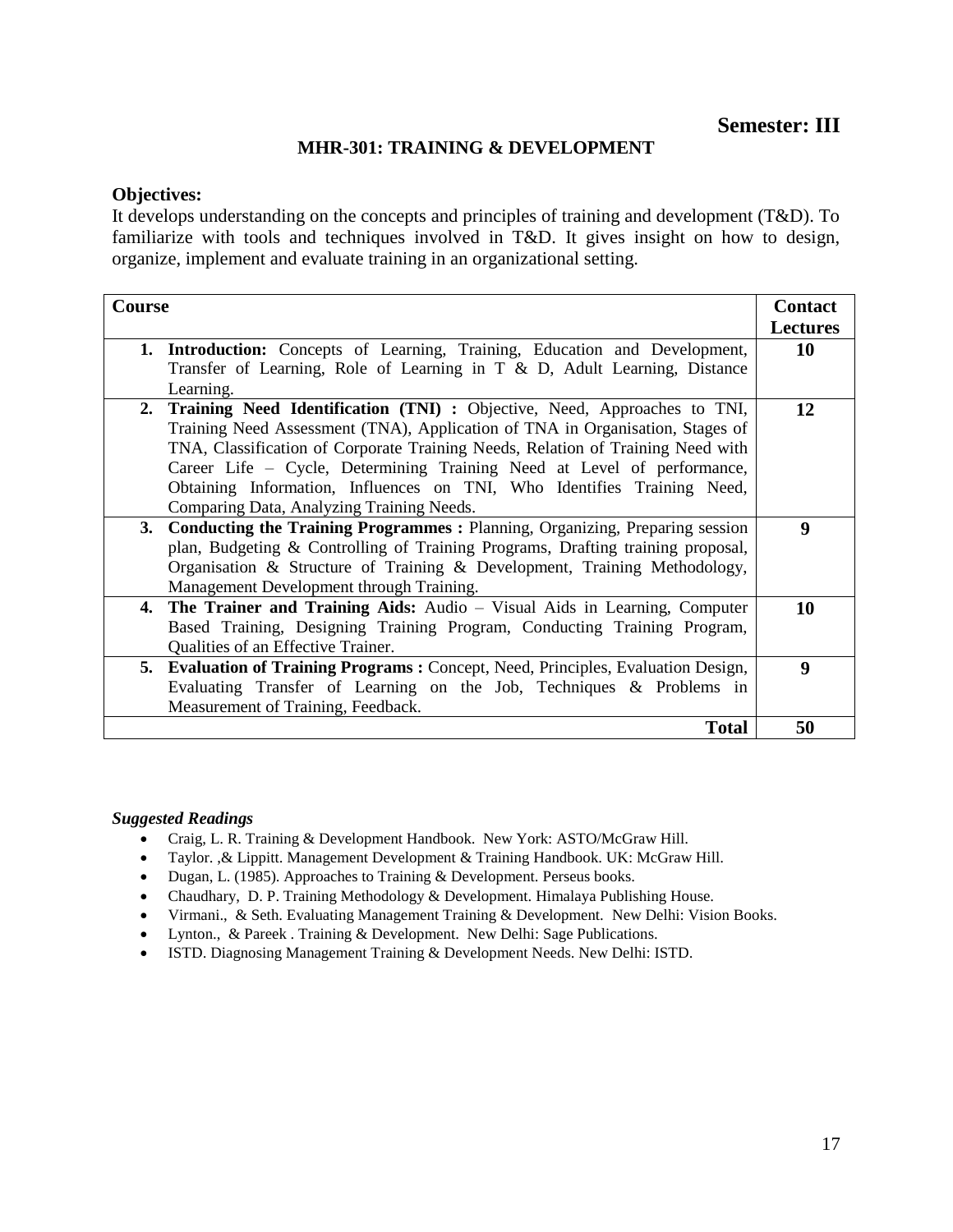## **MHR-302: MANAGING ORGANIZATIONAL CONFLICT AND STRESS**

## **Objectives:**

Providing a theoretical framework for understanding human behaviour with focus on interpersonal relations through transactional analysis and various conflict handling strategies. The paper also aimed at to develop the understanding about various methods of assessing personal and organizational stressors, and indicating ways of coping with stresses.

| Course                                                                                           |                 |
|--------------------------------------------------------------------------------------------------|-----------------|
|                                                                                                  | <b>Lectures</b> |
| <b>1. Conflict :</b> Nature, Levels of conflict, Transitions in Conflict thought, Sources of     | 12              |
| Conflict, Effect of Conflict, Model of Conflict, Reactions to Conflict, Managing                 |                 |
| conflict, Assertive Behavior                                                                     |                 |
| Strategies for Conflict Resolution, Role of Conflict in organization, <i>Negotiation</i> :<br>2. | 8               |
| concept, Bargaining strategies, Guideline for effective negotiation.                             |                 |
| 3. Transactional Analysis, Johari Window, Organizational Citizenship, Cooperation,               | 11              |
| Mutual Assistance in Work-setting and its various aspects, Competition,                          |                 |
| Reciprocity, Individualism V/s collectivism.                                                     |                 |
| :Meaning, Nature, Causes, Consequences, Types, Physiological,<br>4. Stress                       | 12.             |
| Psychological Sources, Managing Stress at Work place, Coping strategies for Stress,              |                 |
| Stress and Job Performance, Stress vulnerability, Approaches to stress                           |                 |
| Management., Role of Counseling in stress Management.                                            |                 |
| 5. Meditation and Muscle Relaxation: Meditation and Muscle Relaxation theory,                    | 8               |
| and other usefulness in managing stress.                                                         |                 |
| <b>Total</b>                                                                                     | 51              |

- Chandan , Jit. S. (1998) Organizational Behaviour. New Delhi: Vikas Publishing House.
- Laurie, J. Mullins. (YEAR). Management & Organizational Behaviour. Prentice Hal Inc.
- Newstron, John. W., & Davis, Keith. Organizational Behaviour. Irwin/McGraw Hill publication.
- Luthans, Fred. (2004). Organizational Behaviour. McGraw Hill publications.
- Aswathappa, K.. Organizational Behaviour. Himalaya Publishing House.
- Greenberg, Jerald., & Baron, Roberst. A Behaviour in Organizations. New Jersey: Pearson Education Inc.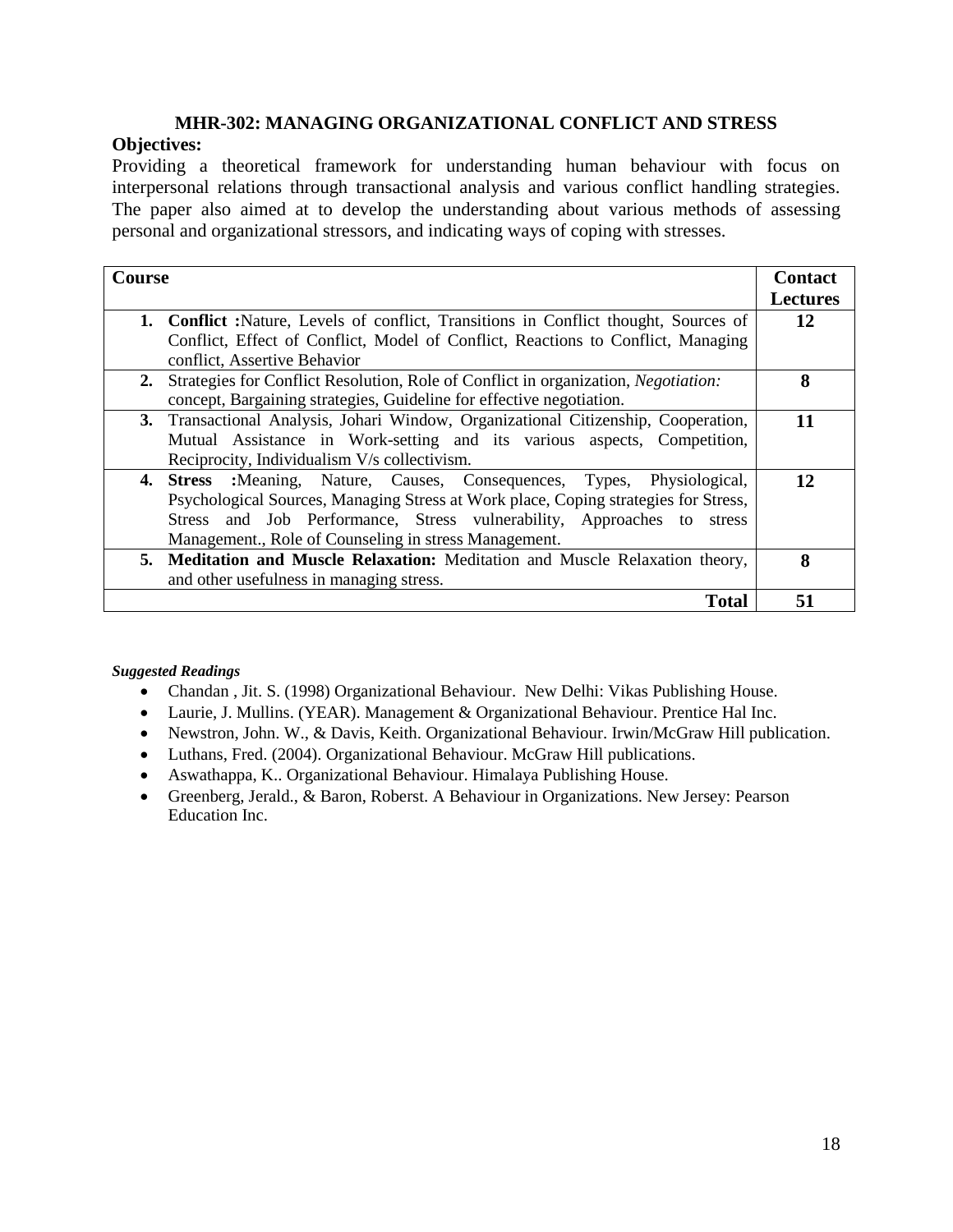## **MHR-303: CAREER AND PERFORMANCE MANAGEMENT**

## **Objectives:**

The course aims at imparting basic concepts on competency and its link to HRD. It facilitates learning of stages in career planning and development. It develops skills for managing performance of employees.

| <b>Course</b>                                                                                                                                                                                                                                                                                                                                                                                                                                                                                                                                                             |                       |
|---------------------------------------------------------------------------------------------------------------------------------------------------------------------------------------------------------------------------------------------------------------------------------------------------------------------------------------------------------------------------------------------------------------------------------------------------------------------------------------------------------------------------------------------------------------------------|-----------------------|
| 1. Competencies Basic Concept: Meaning, Definitions, Concept of Competencies,<br>Competencies, Categorization of Competencies-Generic<br>Evolution<br>of<br>Managerial Competencies, Technical, Functional,<br>Competencies,<br>Human<br>Competencies, Core Competencies, Behavioral Competencies, Threshold<br>Competencies. Business Competencies, HRD Competencies, HRD Roles.                                                                                                                                                                                         | <b>Lectures</b><br>12 |
| 2. Competency Framework & Mapping :Need for Competency Frameworks,<br>Development of Competency Framework for Organization, Process of Developing<br>Competency Directory, Job Analysis, Role Analysis, Competency Mapping<br>Process, Competency Evaluation-Assessment Centers, Behavioral Event Interview,<br>Job Simulation, Structured Interviews ,Focused Group Discussion, Panel<br>Interview, 360 <sup>0</sup> Appraisal, Day in the life of a Subject, etc,.                                                                                                      | $\boldsymbol{9}$      |
| Career Planning: Meaning, Stages in Career Planning & Development, Process of<br>3.<br>Career Planning and Development, Succession Planning, Career Development<br>Actions, Advantages and Limitations of Career Planning.                                                                                                                                                                                                                                                                                                                                                | 8                     |
| 4. Performance Appraisal :Concept, Importance, Process, Methods-Traditional<br>Methods-Graphic Rating Scale, Ranking Method, Paired Comparison Method,<br>Forced Distribution Method, Checklist Method, Critical Incident Method, Essay<br>Appraisal, Group Appraisal, Confidential Report & Modern Methods-Behaviorally<br>Anchored Rating Scales, Assessment Centre, Problem of Performance Appraisal-<br>Halo effect, Horn Effect, Central Tendency, Leniency & Strictness Error, Recency<br>Effect, Uses of Performance Appraisal and concept of Potential Appraisal. | 12                    |
| 5. Management By Objectives: Meaning, Process of MBO, Management Guide,<br>MBO - Benefits and Limitations.                                                                                                                                                                                                                                                                                                                                                                                                                                                                | 9                     |
| <b>Total</b>                                                                                                                                                                                                                                                                                                                                                                                                                                                                                                                                                              | 50                    |

- Tripathi, P. C. Human Resource Development. Delhi: Sultan Chand & Sons.
- Ashwatthappa, K.. Human Resource/Personnel Management. Tata McGraw Hill.
- Dessler, Gary. Human Resource Management. Pearson education India.
- Flippo, Edwin. B. (1979). Personnel Management. McGraw Hill Inc.
- Rao, T. V. HRD Missionary. Pearson Education India.
- Pareek, Uday.Designing and Managing HR System. New Delhi: Oxford & IBH Pub. Co.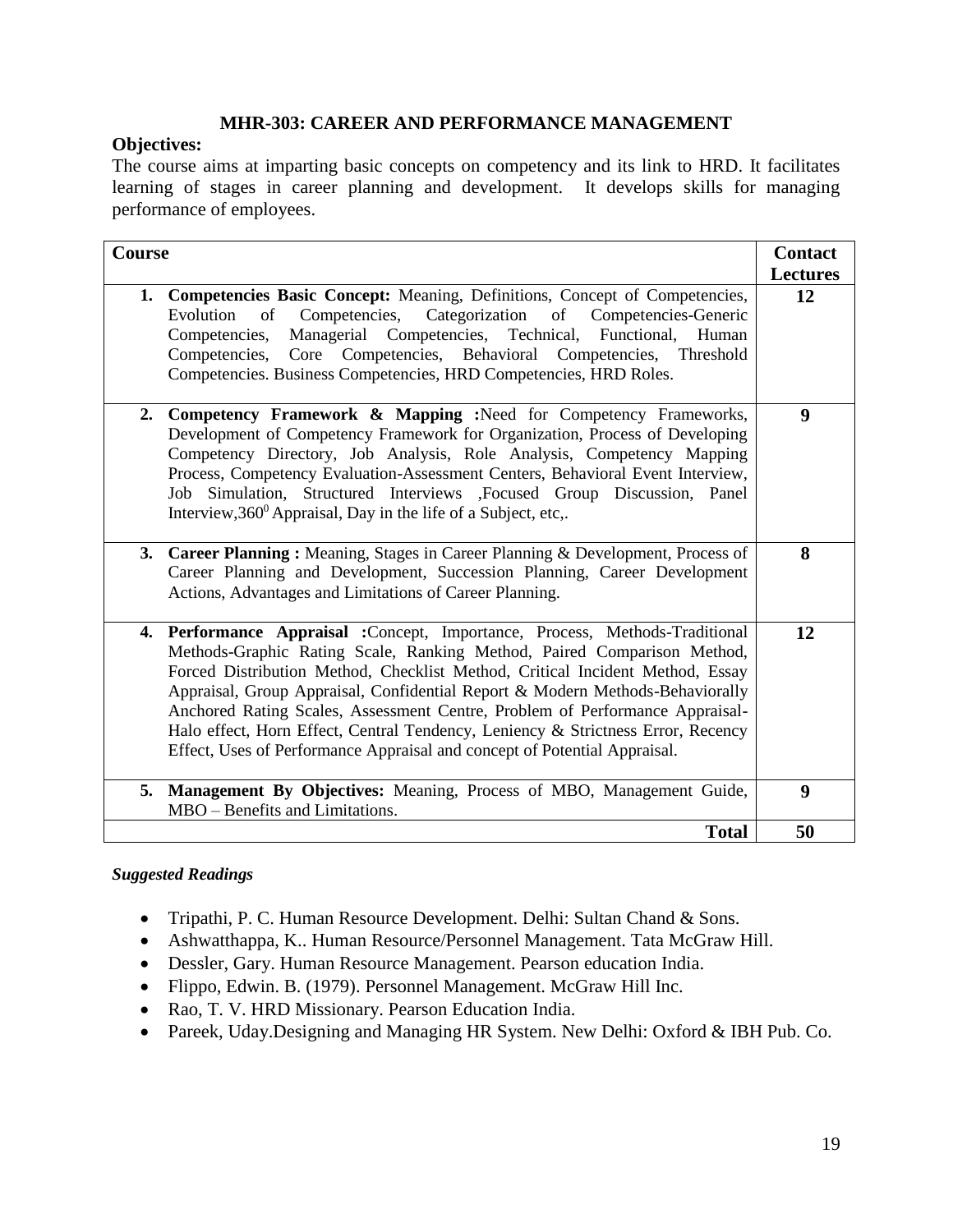## **MHR-304: STRATEGIC HUMAN RESOURCE DEVELOPMENT**

## **Objective**:

To develop the perspective of strategic Human Resource Management by distinguishing it from traditional view, and understanding the relationship of HR strategy with overall corporate strategy in context of changing work environment and diversity. It also aims at developing a cognitive framework to appreciate the impact of culture on managerial behaviour and business processes.

| <b>Course</b> |                                                                                     | <b>Contact</b>  |
|---------------|-------------------------------------------------------------------------------------|-----------------|
|               |                                                                                     | <b>Lectures</b> |
| 1.            | Changing Environment of Organisation: Changing Business Environment,                | 10              |
|               | Significance of Changes, Globalization & Liberalization and Forces for change.      |                 |
| 2.            | <b>Strategic Responses of Organizations to Changing Business Environment: Brief</b> | 11              |
|               | Encounter on Mergers, Acquisitions, Takeovers, Demergers, Diversifications,         |                 |
|               | Disinvestment, Joint-ventures, Quality Strategies, Setting of Vision, Mission &     |                 |
|               | Objectives, Technological Upgradation, Delayering, Setting of Strategic Business    |                 |
|               | Units.                                                                              |                 |
|               | 3. HRD Strategic Perspective: Human Resource Development for Competitive            | 10              |
|               | Advantage Business Strategy and HRD, HRD and Organizational Performance.            |                 |
| 4.            | Strategic HRD – Systems, Practices & Facilitators: Compensation, Working            | 11              |
|               | Conditions, Training, Performance Appraisal, Job-Enrichment, Career Planning,       |                 |
|               | Communication, Involvement & Empowerment, Concerns of Top Management,               |                 |
|               | Trade Unions, Supervisions and Workers, Indusial Relations Scenario, Employment     |                 |
|               | Externalization, Contingent Employment, Downsizing and Outsourcing of Services.     |                 |
| 5.            | Role of HRD in implementation of Strategic Responses viz, Mergers, Acquisitions,    | 8               |
|               | Takeovers, Quality Strategies, Disinvestments, Benchmarking, Joint-ventures,        |                 |
|               | Downsizing, Outsourcing, Vision, Mission & Objectives Statements, Structure         |                 |
|               | Related Response, Strategic Business Units etc.                                     |                 |
|               | <b>Total</b>                                                                        | 50              |

- Willey, V. R. K. Strategic Approach to HRM. New Delhi: Wiley eastern Ltd.
- Mobey, Christopher. Strategic HRM. McGraw Hill.
- Rao, T. V., & Verma, K. K. Alternative Approach on Strategies of HRD. New Delhi: Rawat Pub.
- Kandula, R. Srinivas. (2002). Strategic HRD. Prentice Hall Inc.
- Greer, Charles. R. (2001). Strategic HRM. Prentice Hall Inc.
- Armstrong. Handbook of Strategic HRM (5<sup>th</sup> Edition). Kogan Page.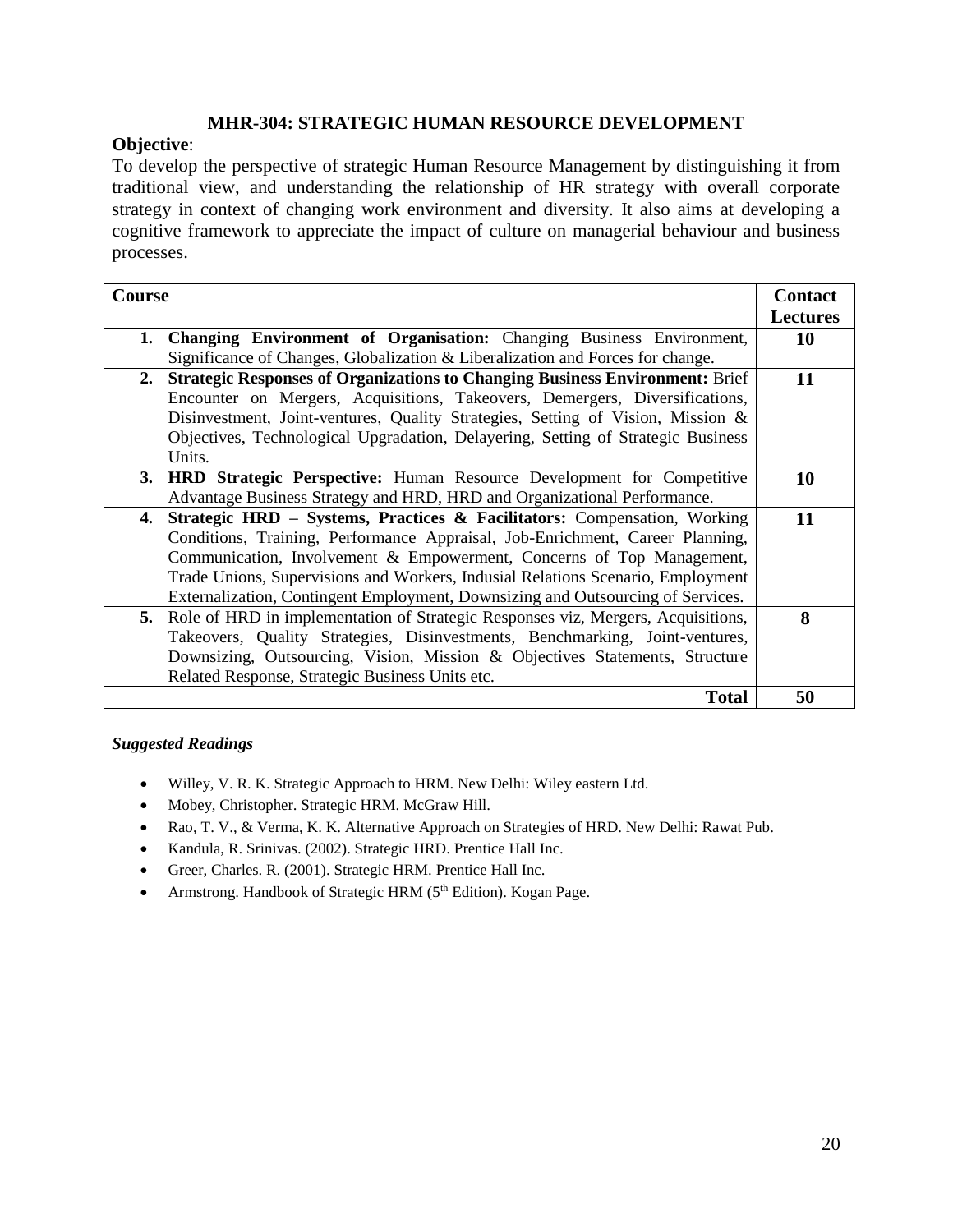## **MHR-305 ENTREPRENEURSHIP**

## **Objective**:

To course aimed to develop the entrepreneurial attitude and aptitude among the students. This will also orient the students to establish themselves as job creators rather the job seekers with basic competencies required to be a successful entrepreneur.

| <b>Course</b> |                                                                                                    | <b>Contact</b>  |
|---------------|----------------------------------------------------------------------------------------------------|-----------------|
|               |                                                                                                    | <b>Lectures</b> |
| 1.            | <b>Entrepreneurship-</b> Concept, Meaning & Definition of Entrepreneur, Internal and External      | 12              |
|               | Factors, Role of an Entrepreneur, Entrepreneurial motivation and Barriers, Classification of       |                 |
|               | Entrepreneurship, Theory of Entrepreneurship, Development of entrepreneurship;<br>stages in        |                 |
|               | entrepreneurial process.                                                                           |                 |
|               | Women Entrepreneurship: Meaning, Need & History of Women<br>Entrepreneurship.                      |                 |
|               | Demographics, Challenges for Women Entrepreneur, Encouragement of Women Entrepreneurs,             |                 |
|               | Women Entrepreneurship in India. Social Entrepreneurship, Rural Entrepreneurship.                  |                 |
| 2.            | Creativity and Innovation-Idea Generation, Screening and Project Identification, Creative          | 10              |
|               | Performance, Feasibility Analysis: Economic, Marketing, Financial and Technical, Creative          |                 |
|               | problem solving - Brainstorming, Value Analysis, Risk Analysis, Innovation, HRD Strategy to        |                 |
|               | boost Innovation, Entrepreneurial Human Resource Strategy.                                         |                 |
| 3.            | Forms of Business Organisation and its Financing-Forming business entity, considerations           | 11              |
|               | and criteria, requirements for formation of a Private/Public Limited Company. Financing Stages;    |                 |
|               | Sources of Finance; Venture Capital; Criteria for evaluating new-venture proposals; Evaluating     |                 |
|               | the Venture Capital- process; Sources of financing for Indian entrepreneurs. Supporting            |                 |
|               | Organizations; Incentives and facilities; Financial Institutions and Small scale Industries, Govt. |                 |
|               | Policies for SSIs.                                                                                 |                 |
| 4.            | Entrepreneurship Opportunities & HR Consultancy The nature of international                        | 12              |
|               | entrepreneurship, Importance of international business to the firm, International versus           |                 |
|               | domestics' entrepreneurship,<br>Introduction, History, Profession or an Industry, Role of          |                 |
|               | Consultant, Environmental Changes and Role of Consultancy, Skills Required for Consultancy,        |                 |
|               | Elements of a Consultancy Practice and Approaches to Consulting, Role of Internal Consultant.      |                 |
| 5.            | Legal Dimensions of Business - Intellectual Property Protection- Patents, Trademarks and           | 8               |
|               | Copyrights - importance for startups, Legal acts governing business in India; International        |                 |
|               | entrepreneurship- opportunities and challenges; Intrapreneurship.                                  |                 |
|               | <b>Total</b>                                                                                       | 53              |

- Kumar, Arya, *Entrepreneurship: Creating and Leading an Entrepreneurial Organization*, Pearson,
- Holt, D. H. (1992). *Entrepreneurship: New venture creation*. Prentice Hall.
- Hunger, J. D. & Wheelen T. L. (1999). Strategic Management, Addison-Wesley.
- Dollinger, M. J. (1999). Entrepreneurship. Prentice-Hall.
- Couger, C. (1999). Creativity and Innovation. IPP.
- Jacob, N. (1998). *Creativity in organizations*. Wheeler Pub..
- Jonne, & Ceserani. (2001) Innovation & Creativity. Crest.
- Hishrich., Peters, *Entrepreneurship: Starting, Developing and Managing a New Enterprise*, Irwin.
- Craig, R. L. Training and Development Handbook. McGraw-Hill Training Series.
- Sadler, P. (2001). *Management Consultancy: a handbook for best practice*. Kogan Page Publishers.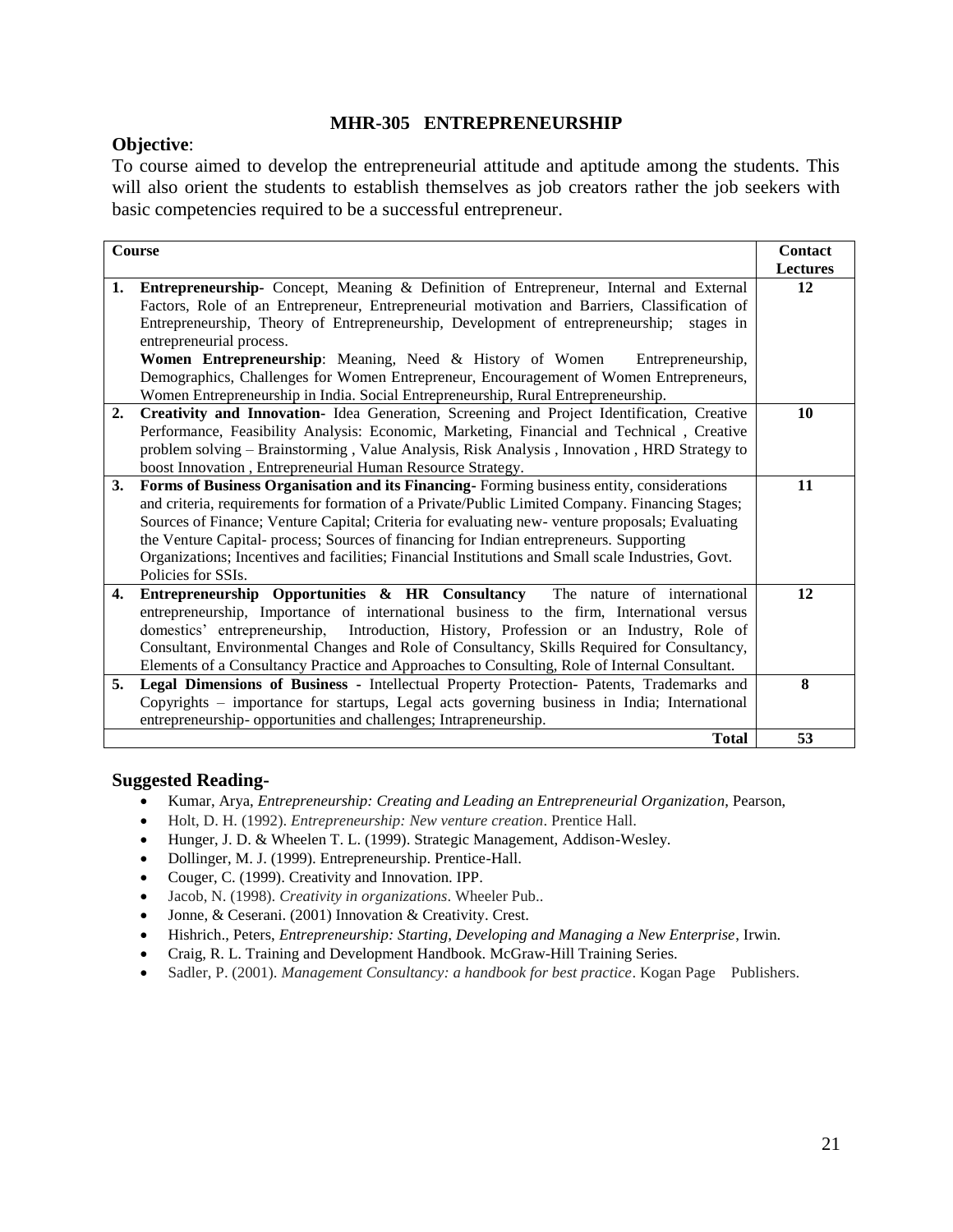## **MHR-306- ETHICAL ISSUES IN MANAGEMENT**

#### **Objectives:**

It aims at developing awareness and understanding on the ethical issues and value system that will help us navigate through difficult and complex ethical decisions related to management of human resources in the organisation. It attempts to develop an insight on Gandhian Philosophy and natural justice.

| <b>Course</b> |                                                                                                                                                              | <b>Contact</b>  |
|---------------|--------------------------------------------------------------------------------------------------------------------------------------------------------------|-----------------|
|               |                                                                                                                                                              | <b>Lectures</b> |
| 1.            | <b>Business Ethics &amp; Values:</b> Introduction to Business Ethics, Ethics, Morals &                                                                       | 11              |
|               | Values, Terminal values and Instrumental values, Concepts of Utilitarianism and                                                                              |                 |
|               | Universalism - Theory of rights, theory of Justice - Virtue ethics - Ethics of care -                                                                        |                 |
|               | Law and Ethics, The Nature of Ethics in Management, Business Standards and<br>Values, Moral responsibility and Blame, Gandhian Philosophy-Truth, Peace, Love |                 |
|               | and Non-Violence.                                                                                                                                            |                 |
| 2.            | <b>Ethics and Environmental Ethics</b> : Environmental Pollution & Society, Ethical                                                                          | 11              |
|               | climate, Ethics in Human Resources management (Recruitment and promotion                                                                                     |                 |
|               | policies, Working Conditions, Down Sizing Workforce, wages, Human rights, child                                                                              |                 |
|               | Labour), Ethical issues at the Top management.                                                                                                               |                 |
| 3.            | Complexity of Ethical Issues: Conflicts in decision making from ethical and                                                                                  | 11              |
|               | economic point of view- Ethical Dilemma -Managing ethical dilemma, Managerial                                                                                |                 |
|               | integrity and decision making. Job discrimination and its nature, Rights and duties,                                                                         |                 |
|               | Misconception about Business Ethics.                                                                                                                         |                 |
| 4.            | Spirituality and Society- Spirituality, Key Elements of Spirituality, Aims of                                                                                | 11              |
|               | Spirituality, Instruments to achieve Spirituality, Indian spiritual Tradition,                                                                               |                 |
|               | Challenges to Spiritual development, Spirituality and Religious Values of Society.                                                                           |                 |
| 5.            | Ethical issues and Corporate governance- Global E- Business, Ethical Leadership                                                                              | 12              |
|               | in Business, Ethical issues of Manager and Take-over, Corporate Code of Ethics,                                                                              |                 |
|               | Administration and Social Ethics, Ethics and information technology, The<br>Employee Obligation's To The Firm, The Firm's Duties to The Employee.            |                 |
|               | Corporate Social Responsibility, Intellectual property rights like designs, patents,                                                                         |                 |
|               | trade Marks, copy right etc, Corporate Governance, theories and models of                                                                                    |                 |
|               | corporate governance, e-governance, corporate governance framework in India,                                                                                 |                 |
|               | whistle blowing, concept of CSR, CSR models and drivers.                                                                                                     |                 |
|               | <b>Total</b>                                                                                                                                                 | 56              |

- Manuel, G. Velasquez. Business Ethics: Concepts And Cases. Prentice' Hall Of India.
- R., Joseph. Business Ethos And Values. Anmol Publication Pvt Ltd.
- Kumar, A., Joshi, K. M., & Jagani, B. J. Ethical Issues In Management. Commonwealth.
- Kaushal, Shyam. L. Business Ethics: Concept, Crisis and Solutions. D&D Publication Pvt. Ltd.
- Hartman, L. P., & Chatrerjee, Abha. Perspectives In Business Ethics. Tata McGraw Hill.
- Bhatia, S. K., Business Ethics and Corporate Governance. D&D Publication Pvt. Ltd.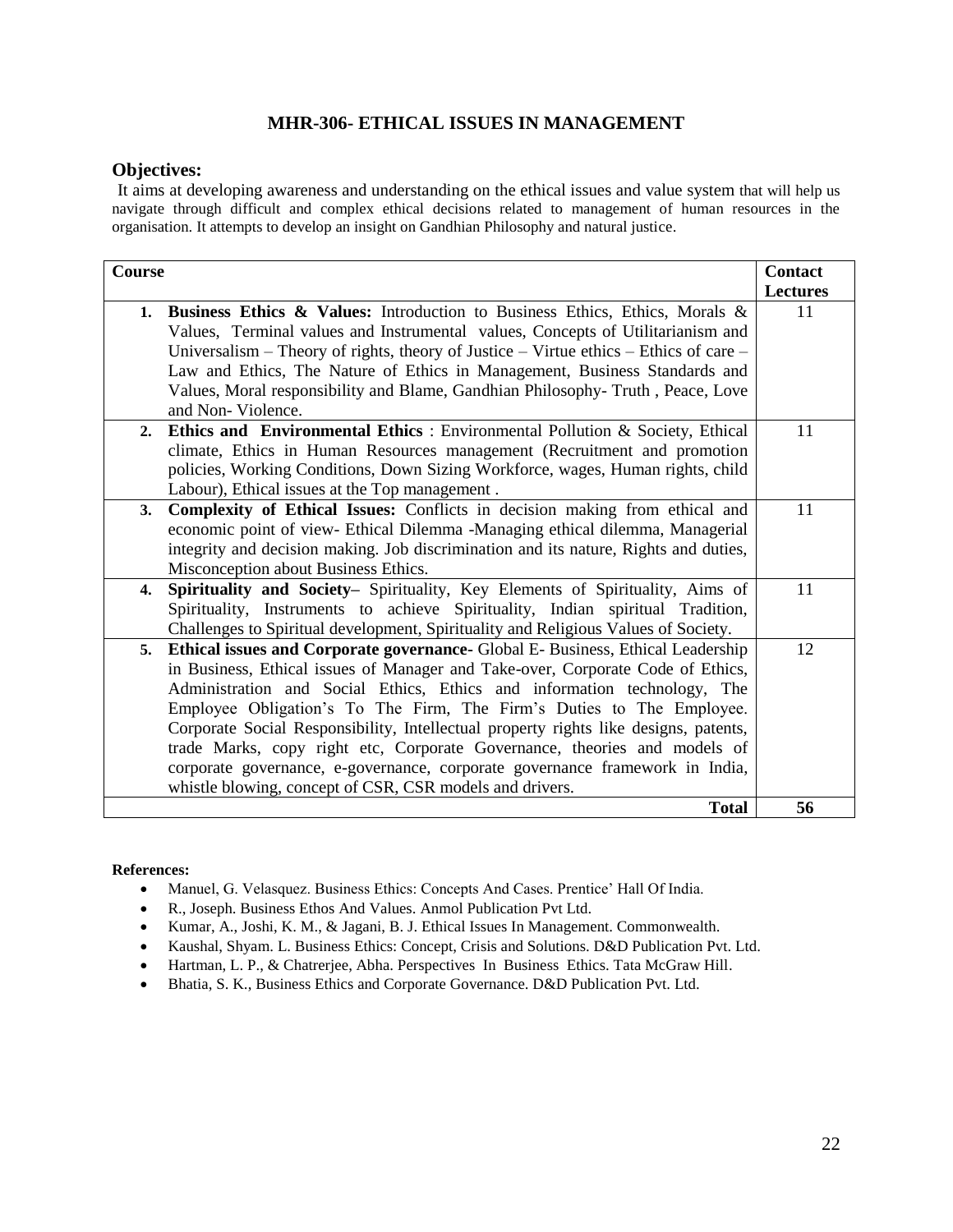## **MHR-307: SUMMER TRAINING PROJECT & VIVA VOCE**

## **Objective**:

It gives an opportunity to observe and feel the working environment of industries. Learning by observing and doing is the main objective of summer training project. Exposure to real work life experiences helps to develop the application part of the class room teaching.

The Candidates will be required to submit a Project Report based on their summer training which will be six to eight weeks just after  $2<sup>nd</sup>$  Semester examination (during summer vacation).

The candidate has to defend his/her project work compulsorily before the panel of experts, which will be of 100 marks and will be evaluated as under.

- Subject Matter of the Report 75
- Viva Voce 25

A Board of examiner committee of 2 members (one External & one Internal) will evaluate the report & conduct Viva Voce.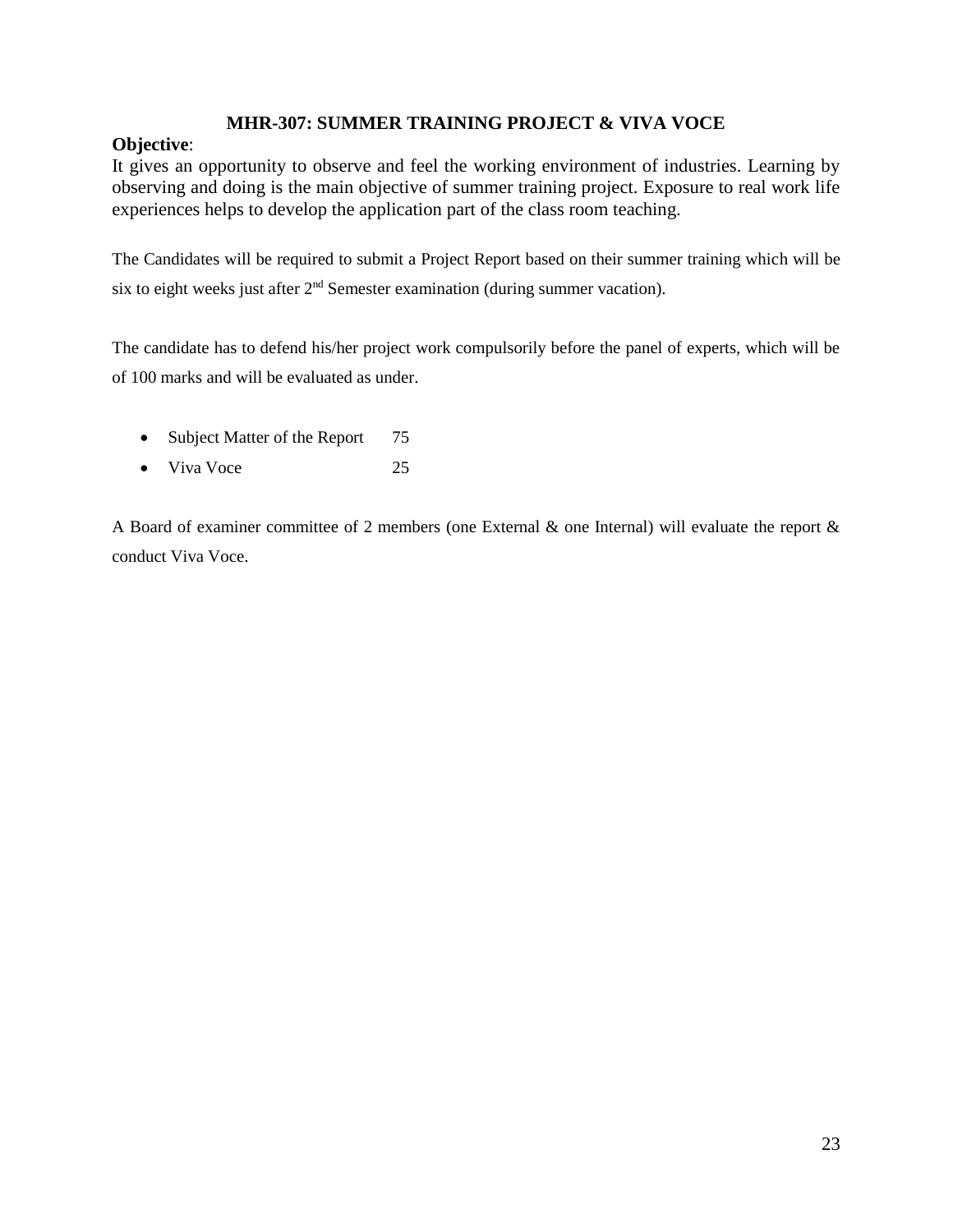## **Semester: IV**

## **MHR-401: LEADERSHIP AND GROUP DYNAMICS**

#### **Objectives:**

The basic concept related to groups, dynamics of groups and team building are discussed besides developing a better awareness of how they can be better facilitator for building effective teams. It gives and understanding of how leadership, influence and power are related to various facets of organizational life at the individual, group and organizational level.

| Course |                                                                                  | <b>Contact</b>  |
|--------|----------------------------------------------------------------------------------|-----------------|
|        |                                                                                  | <b>Lectures</b> |
| 1.     | Group: Meaning, Functions, Types, Reasons for joining Group, Stages of Group     | 12              |
|        | Development, Characteristics and Advantages, Disadvantages of Informal Groups.   |                 |
|        | Group Dynamics: Concept, Group Norms, Group Cohesiveness, Group Think,           |                 |
|        | Group Shift and Group Decision Making Techniques.                                |                 |
|        | 2. Team and Team Building: Concept, Types, Teamwork, Life Cycle of Team, and     | 8               |
|        | Ingredients of Effective Team Building Process - Skills useful in Team Building, |                 |
|        | Self-managing Teams.                                                             |                 |
|        | 3. Leadership Basics, Power & Politics: Styles, Distinction between Leadership,  | 9               |
|        | Headship, & Managership, Source of Power, Factors Determining Power              |                 |
|        | Relationship, Organization Politics.                                             |                 |
| 4.     | <b>Approaches to Leadership:</b>                                                 | 11              |
|        | <b>Trait Approach:</b> Negative leadership Traits;                               |                 |
|        | Attitudinal Approaches: Ohio state Leadership Studies, Michigan Studies, Group   |                 |
|        | dynamics Studies, Rensis Likerts's Management System, The Leadership Grid        |                 |
|        | Situational Approaches: Tannebaum-Schmidt Continuum, Fiedler's Contingency       |                 |
|        | Model, House Mitchell Path Goal Theory, Vroom Yetten Contingency Model and       |                 |
|        | Hersey-Blanchard Tridimensional Leader Effectiveness Model                       |                 |
| 5.     | <b>Contemporary Issues in Leadership:</b> Inspirational approach to leadership:  | 10              |
|        | Charismatic Leadership, transactional and Transformational Leadership.           |                 |
|        | Contemporary Leadership Roles: Mentoring, self Leadership and E-Leadership       |                 |
|        | <b>Total</b>                                                                     | 50              |

- P, Robbins. Stephan. Organizational Behaviour. New Delhi: Prentice Hall Inc.
- Newstorm. & Davis Keith. (2006). OB : Human Behaviour at Work. McGraw Hill.
- Rao, V.S.P. & Narayan. Organization Theory & Behavior. Delhi: Konark Pub. Pvt. Ltd.
- Prasad, L. M. Organisational Behaviour. New Delhi: Sultan Chand & Sons.
- Hersay., & Paul. Management of OB : Utilizing Human. Prentice Hall Inc.
- Chandan, J. S. (2004). Organisation Behaviour. Vikas Publishing House.
- Hersey, P., Blanchard. K. H., & Johnson, D. E. (2001). Management of Organizational Behaviour: Leading Human Resources. Prentice Hall.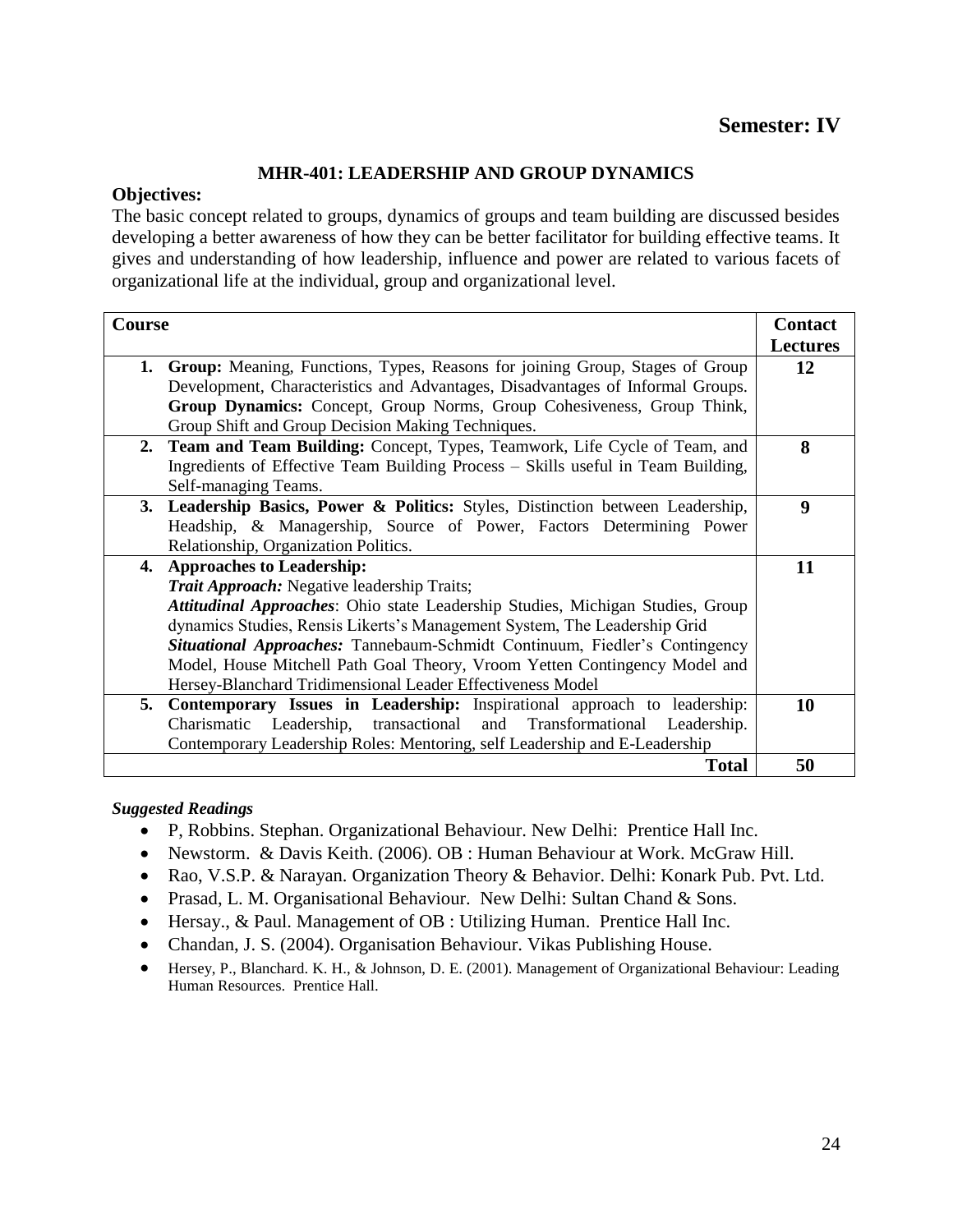## **MHR-402: TQM & ISO 9000**

## **Objective:**

The basic objective of this paper to introduce the students to basic concepts of total quality management (TQM) and sensitize them for quality management practices. It is also focused on various tools and techniques for optimizing effectiveness at work.

| Course                                                                                      | <b>Contact</b>  |
|---------------------------------------------------------------------------------------------|-----------------|
|                                                                                             | <b>Lectures</b> |
| <b>Introduction:</b> Quality: Concept, Role, Principles of TQM, Tools & Techniques of<br>1. | 10              |
| TQM, Total Quality Concept.                                                                 |                 |
| Contribution of Deming, Juran, Ishikawa, Crosby & Canbay in the Development of              |                 |
| TQM.                                                                                        |                 |
| 2. TQM Principle, Approach, Objectives, Scope, Key activity areas, Principles, Key          | 9               |
| issues for achieving TQM objectives, Steps for implementing TQM Principles.                 |                 |
| Tools and Techniques for TQM, Needs, Impact Areas for Application, Creativity $\&$<br>3.    | 11              |
| Innovations, Deming's PDCA Cycle, Poka-Yoke, Just in Time, Kaizen, Zero Defect              |                 |
| Programme, 5 S, Kanban, Taguchi's Quality Loss Function.                                    |                 |
| Strategic tools and techniques, Benchmarking, Business Process Reengineering, Six<br>4.     | 12              |
| Sigma, Statistical tools and techniques. Flow diagram, Check sheets, Charts,                |                 |
| Histogram, Scatter Diagram, Pareto Analysis, Cause & Effect Diagram.                        |                 |
| Interpretation of ISO 9000 and uses, Problem solving with "7 Tool", Documenting<br>5.       | 11              |
| the Quality System, Implementation of ISO 9000 Methodologies, Exposure,                     |                 |
| Training & Certification, Introduction and Highlights of ISO 14000 Standards for            |                 |
| Environment Management.                                                                     |                 |
| <b>Total</b>                                                                                | 53              |

- Sharma, D. D. TQM : Principles, Practices & Cases. New Delhi: Sultan Chand & Sons.
- Greg, Bounds et Al., TQM: Towards the Emerging Paradigm. New York: McGraw Hill.
- Conti, Tito. Building Total Quality : A Guide for Mgt. Chapman & Hall.
- S, M. Sundara. Raju. (1995). Total Quality Management. New Delhi: Tata McGraw Hill.
- Baghchi, T. ISO 9000. A H Wheeler & Co. Ltd.
- Dennis, Lock. Handbook of Quality Management. Ashgate Pub. Company.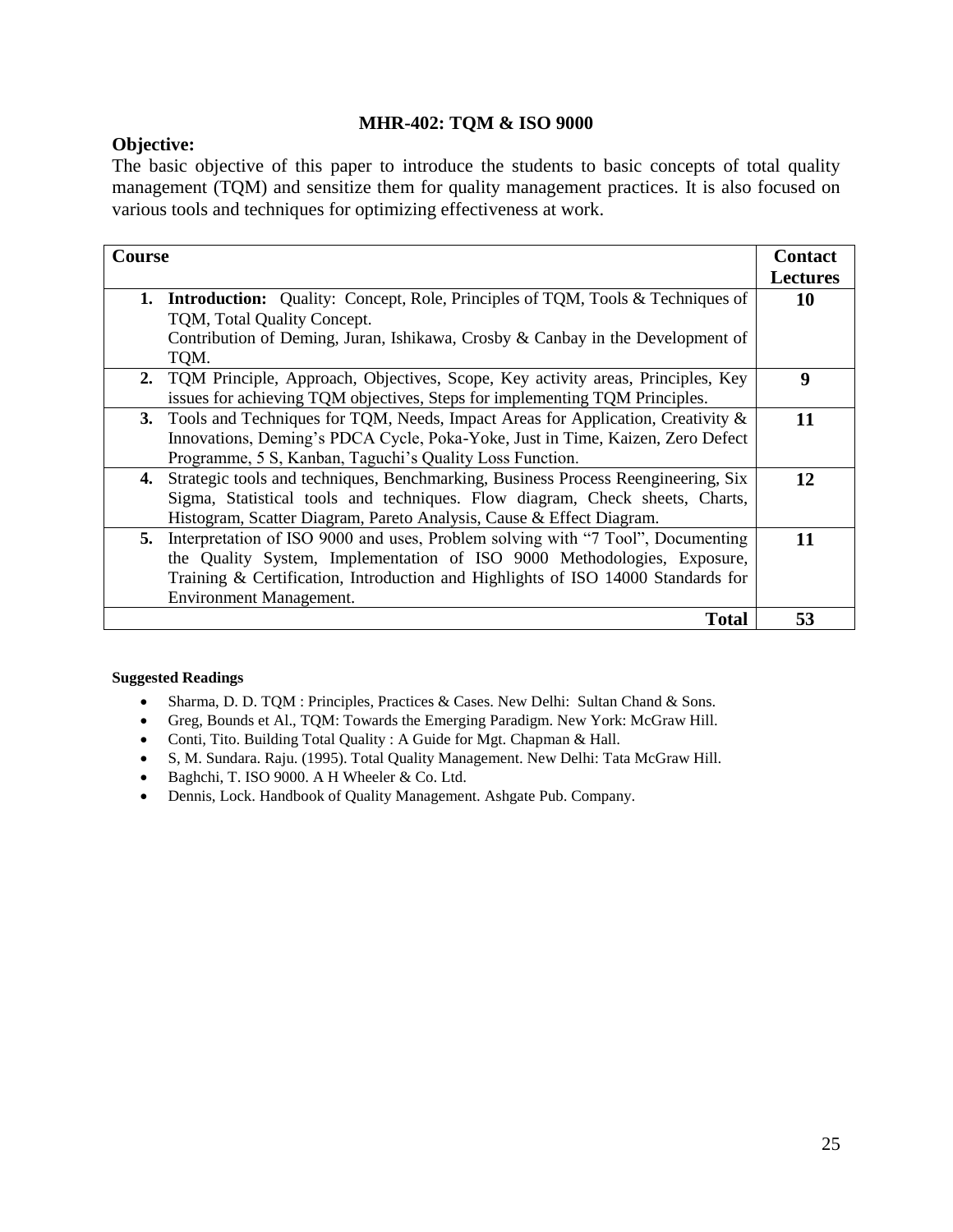## **MHR-403: LABOUR WELFARE & INDUSTRIAL DISCIPLINE**

## **Objective:**

The course deals with employee welfare as a comprehensive term including various services, facilities and amenities provided to employees for their betterment. It develops awareness on voluntary and statutory measures of employee welfare. It also highlights on means of industrial discipline for peace-making in the industry through code of conduct.

| <b>Course</b>                                                                            | <b>Contact</b><br><b>Lectures</b> |
|------------------------------------------------------------------------------------------|-----------------------------------|
| <b>1. Labour Welfare:</b> Concept, Scope, Significance, Voluntary and Statutory Measures | 11                                |
| of Social Welfare, Role of Labour Welfare Officer.                                       |                                   |
| Social Security: Origin, Growth, Scope, Benefits, Limitations of Social Security,<br>2.  | 13                                |
| Social Insurance, Commercial Insurance and Social Assistance, Brief Idea on Social       |                                   |
| Security Measures in India- Pradhan Mantri Jan Dhan Yojana, Mahatma Gandhi               |                                   |
| National Rural Employment Guarantee Act, 2005, Pradhan Mantri Jeevan Jyoti               |                                   |
| Bima Yojana and Pradhan Mantri Suraksha Bima Yojana                                      |                                   |
| 3. Industrial Discipline: Meaning, Principles and Importance of Discipline,              | 10                                |
| Discipline and Productivity, Work Ethics & Discipline, Forms of Indiscipline with        |                                   |
| Respect to Industries, Code of Conduct and Code of Discipline.                           |                                   |
| 4. Domestic Enquiry: Concept, Principles of Natural Justice, Process of Conducting       | 10                                |
| Domestic Enquiry, Determination of Punishment.                                           |                                   |
| 5. Absenteeism, Labor Turnover, Suspension, Dismissal and Discharge.                     | 10                                |
| <b>Total</b>                                                                             | 53                                |

- Sharma, A.M. Aspects of Labour Welfare & Social Security. N Delhi: Himalaya Publishing.
- Memoria., & Memoria . Dynamics of IR. New Delhi: Himalaya Publishing House.
- Monappa, Arun .Industrial Relation . Tata McGraw Hill
- Sharma, A.M. IR: Conceptual and Legal Frame Work. New Delhi: Himalaya Publishing House.
- Srivastava , S.C. Industrial & Labour Law. New Delhi: Vikas Publishing House.
- Punekar , Deodhar. Labour Welfare & Trade Union. Himalaya Publishing House.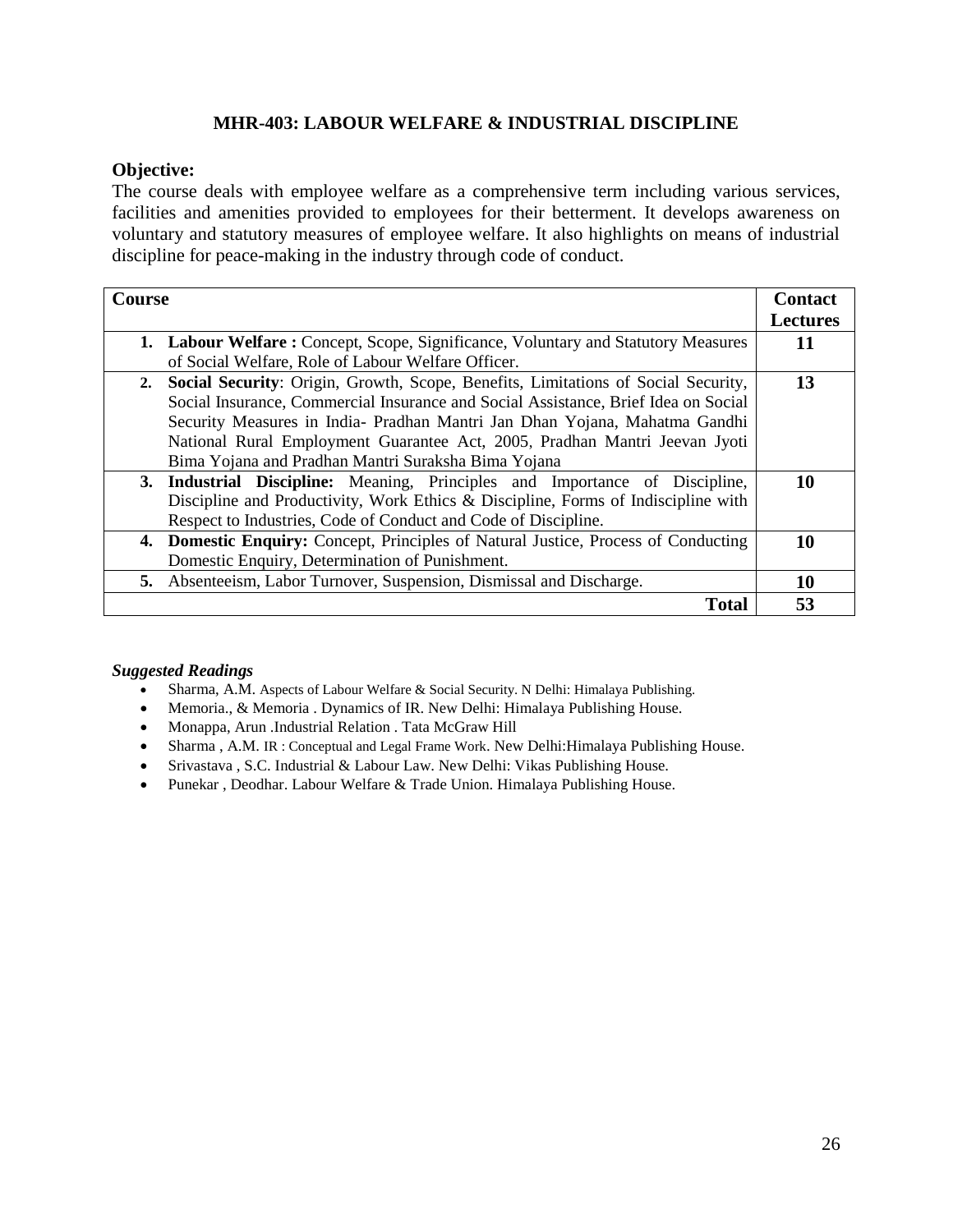## **MHR-404: ORGANIZATIONAL CHANGE & DEVELOPMENT**

## **Objectives:**

The purpose of this course is to learn to plan and implement change at the individual, group and organizational level. The course is designed to help to develop the students as potential change agents and OD professionals. It develops insight in diagnostic and intervention processes and skills for initiating and facilitating change in organizations.

| <b>Course</b>                                                                             | <b>Contact</b><br><b>Lectures</b> |
|-------------------------------------------------------------------------------------------|-----------------------------------|
| <b>Organisational Change:</b> Concept Forces for Change, Managing Planned Change,<br>1.   | 9                                 |
| Resistance to Change, Approaches to Managing Change                                       |                                   |
| <b>Organisational Effectiveness:</b> Concept, Factors, Organizational Effectiveness<br>2. | 11                                |
| Approaches, Maximization Versus Optimization of Effectiveness, Integration of             |                                   |
| Individual & Organisational Goals, Effectiveness through Adaptive Coping Cycle            |                                   |
| <b>Organisational Climate:</b> Concept, Factors Affecting Organizational Climate,         |                                   |
| Measurement of Organizational Climate.                                                    |                                   |
| <b>Organizational Development:</b> Concept, Scope, Historical Perspective,<br>3.          | 9                                 |
| <b>Characteristics</b> , OD Process                                                       |                                   |
| <b>OD Interventions:</b> Concept, Nature, Sensitivity Training, Team – Building, Survey   |                                   |
| Feed Back, Process Consultation, Grid – OD, System 4 Management. Action                   |                                   |
| Research & OD                                                                             |                                   |
| 4. Talent Management: Concept and approaches, framework of talent management,             | 10                                |
| talent identification, integration, and retention, knowledge management, , learning       |                                   |
| organizations and organizational learning                                                 |                                   |
| Employee engagement and employer branding<br>5.                                           | 10                                |
|                                                                                           | Total<br>50                       |

- French., & Bell. Organisational Development. Prentice Hall Inc.
- French & Kast, (1985). Understanding Human Behaviour. Harper & Row Publishers.
- Chakraborty. Managing Organizational Change. New Delhi: Prentice Hall Inc.
- Bennis, Warren. G. (1966). Changing Organizations. McGraw Hill.
- Davis, Keith. (1989). Human Behaviour at Work. McGraw Hill inc.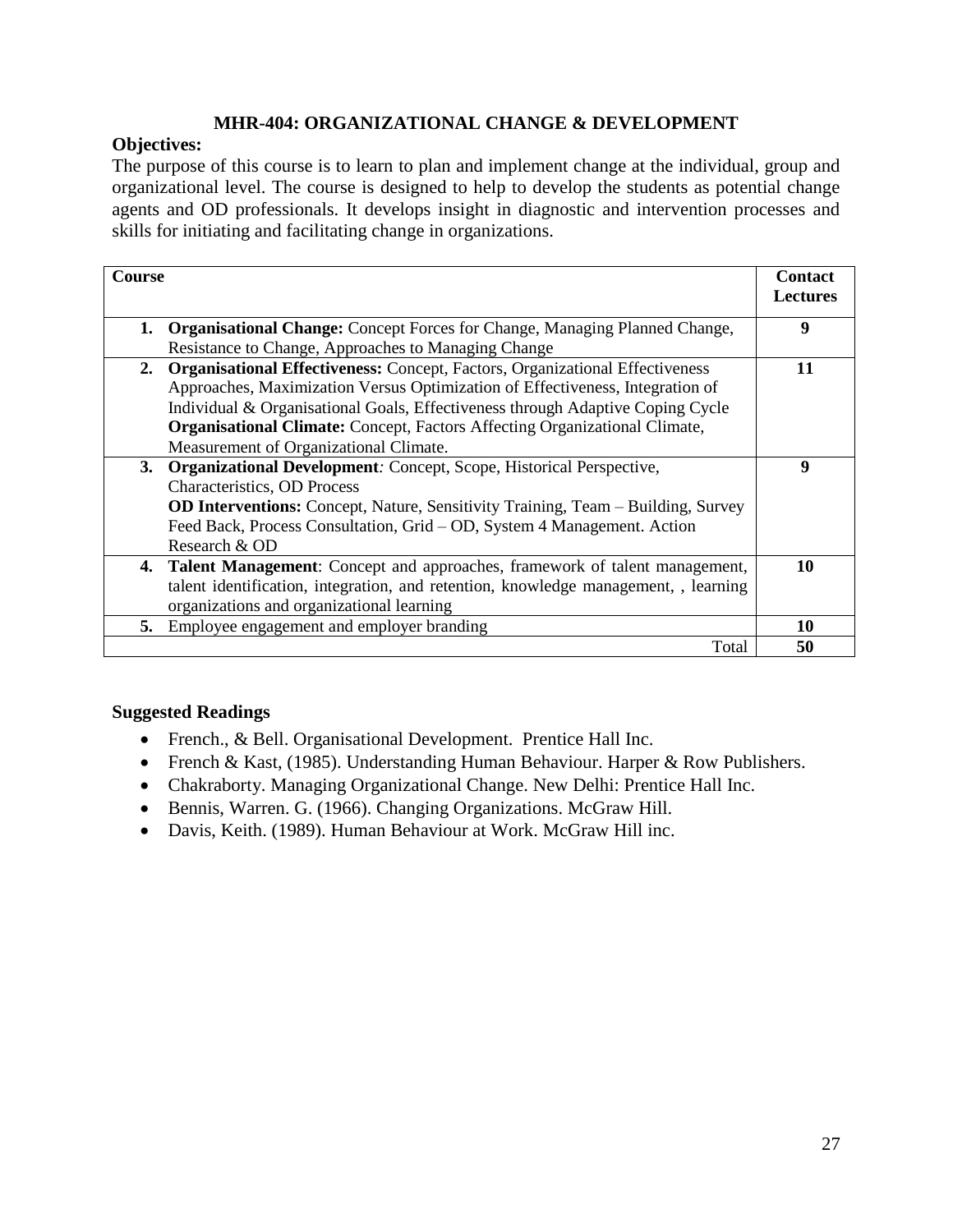## **MHR-405: SOCIAL SECURITY AND COMPENSATION LAWS**

## **Objectives:**

The course aims at developing a legal insight on different aspects of wages and compensation laws. It deals with the statutory provisions guiding compensation and remuneration offered by the employer.

| <b>Course</b> |                                                                                                                                                                                                                                                                                                                                                                                                                                                                                                                                                                                                                                                                                                                                                                                                                                                                                                                                     | <b>Contact</b><br><b>Lectures</b> |
|---------------|-------------------------------------------------------------------------------------------------------------------------------------------------------------------------------------------------------------------------------------------------------------------------------------------------------------------------------------------------------------------------------------------------------------------------------------------------------------------------------------------------------------------------------------------------------------------------------------------------------------------------------------------------------------------------------------------------------------------------------------------------------------------------------------------------------------------------------------------------------------------------------------------------------------------------------------|-----------------------------------|
|               | 1. Main aspects of<br><b>Contract Labour (Regulation and Abolition) Act, 1970</b>                                                                                                                                                                                                                                                                                                                                                                                                                                                                                                                                                                                                                                                                                                                                                                                                                                                   | 10                                |
|               | The Advisory Boards, Registration of Establishments employing Contract labour,<br>Licensing of contactors, Welfare and health of Contract Labour                                                                                                                                                                                                                                                                                                                                                                                                                                                                                                                                                                                                                                                                                                                                                                                    |                                   |
| 2.            | <b>Main Aspects of;</b>                                                                                                                                                                                                                                                                                                                                                                                                                                                                                                                                                                                                                                                                                                                                                                                                                                                                                                             | 12                                |
|               | Minimum Wages Act, 1948 : Fixing of minimum rates of wages, Minimum rates<br>of wages, Procedure for fixing and revising minimum wages, Correction of errors,<br>Wages in kind, Payment of minimum rates of wages, Fixing hours for a normal<br>working day, Wages of workers who works for less than normal working day,<br>Wages for two or more classes of work & claims<br>Payment of Wages Act, 1936 : Responsibility for payment of wages, Fixation of<br>wage periods, Time of Payment of wages, Wages to be paid in current coin or<br>currency notes, Deductions which may be made from wages, Fines, Deductions for<br>absence from duty, Deductions for damage or loss, Deductions for recovery of<br>loans, Deduction for payments to cooperative societies and insurance schemes,<br>Claims arising out of deductions from wages or delay in payment of wages and<br>penalty for malicious or Vexations claims, Appeal |                                   |
| 3.            | <b>Main Aspects of:</b>                                                                                                                                                                                                                                                                                                                                                                                                                                                                                                                                                                                                                                                                                                                                                                                                                                                                                                             | 13                                |
|               | Employees Provident funds and Miscellaneous Provisions Act, 1952 :<br>Establishments to include all Departments and Braches, Power to apply act to an<br>establishment which has a common provident fund with another establishment,<br>Employees provident fund schemes, Central Board, Executive Committee, State<br>Board, Board of trustees to be body Corporate, Appointment of officers,<br>Contributions and matters which may be provided for in schemes, Employees<br>pension scheme, Employees Deposit - Linked Insurance scheme, Laying off<br>schemes before Parliament, Modification of schemes, Determination of money due<br>from Employers. Employers' provident funds Appellate Tribunal, Appeals to<br>Tribunals, Inspectors                                                                                                                                                                                      |                                   |
| 4.            | Main aspects of :<br>Workmen's Compensation Act, 1923; Workmen's Compensation.<br>Employees State Insurance Act, 1948: Corporation, Standing committee and<br>Medical benefit council, Finance and Audit, Contributions, Benefits, Adjudication<br>of Disputes and Claims.                                                                                                                                                                                                                                                                                                                                                                                                                                                                                                                                                                                                                                                          | 12                                |
| 5.            | Main aspects of :<br>Payment of Bonus, Act 1965 : Establishment to include Departments, Undertakings<br>and Branches, Computation of Gross Profits, Computation of Available Surplus,<br>Sums Deductible from Gross Profits, Calculation of Direct Tax Payable by<br>Employer, Eligibility for Bonus, Disqualification for Bonus, Payment of Minimum<br>Bonus, Payment of Maximum Bonus, Calculation of Bonus with respect to certain<br>Employees, Proportionate Reduction in Bonus in certain cases, Special Provisions<br>with Respect to certain Establishments, Deductions of certain amounts from Bonus,                                                                                                                                                                                                                                                                                                                      | 8                                 |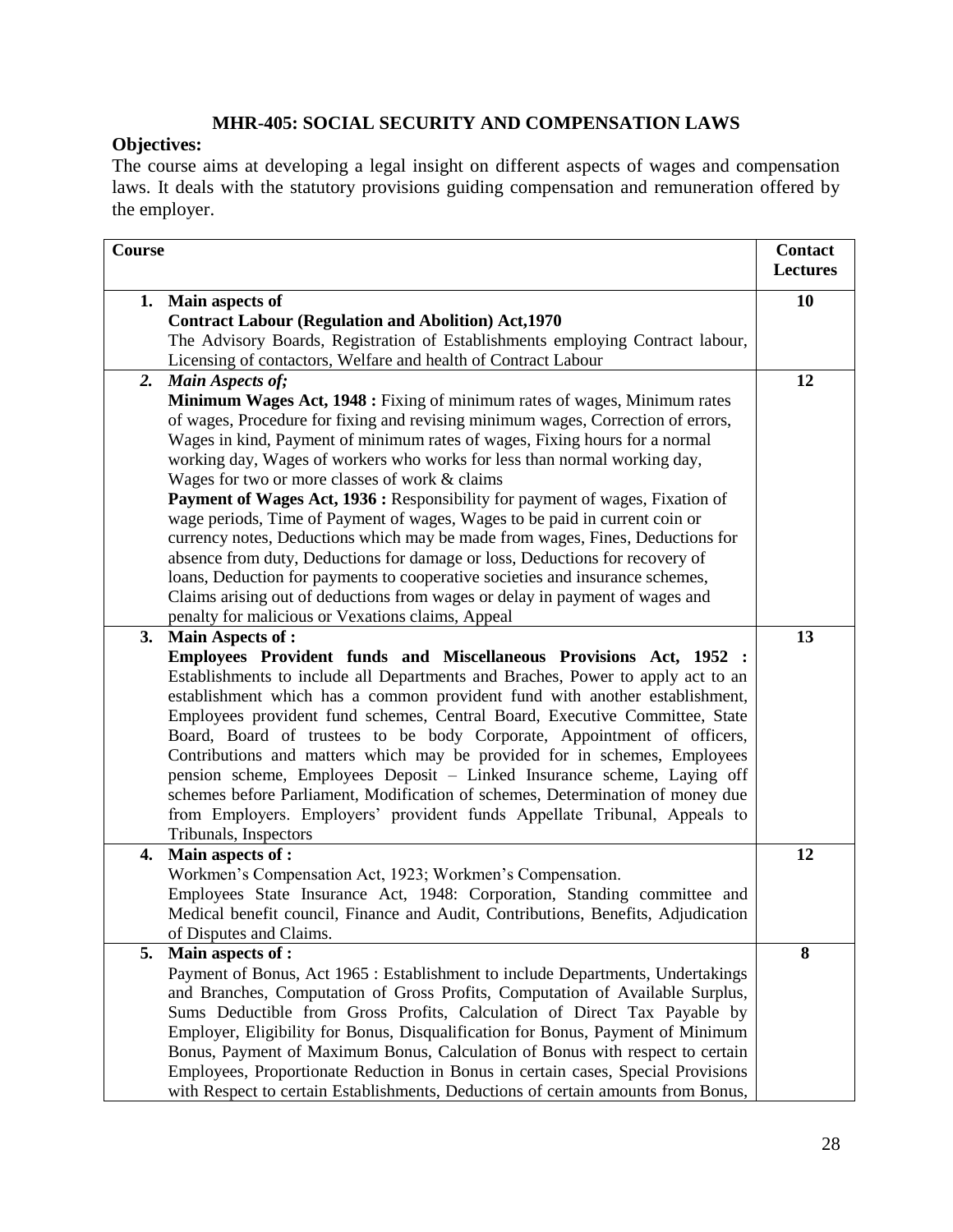| Time limit for Payment of Bonus, Recovery of Bonus due from an Employer, |  |
|--------------------------------------------------------------------------|--|
| Reference of Disputes under the Act.                                     |  |
| Payment of Gratuity Act, 1972 : continuous Service, Payment of Gratuity, |  |
| Compulsory Insurance, Nomination, Determination of Amount of Gratuity,   |  |
| Recovery of Gratuity, Protection of Gratuity.                            |  |
|                                                                          |  |
| Total                                                                    |  |

- Kappor, N. D. Industrial Laws. New Delhi: Sultan Chand & Sons.
- Malik . Industrial Laws. Eastern Book Company.
- Sethi, K. L. India Labour legislations, Indore: United Law Publishers.
- Chkrabotry, B. K. Labour Laws in India. Prentice Hall Inc.
- Misra, S. N. Labour & Industrial Laws. New Delhi: Allied Publications.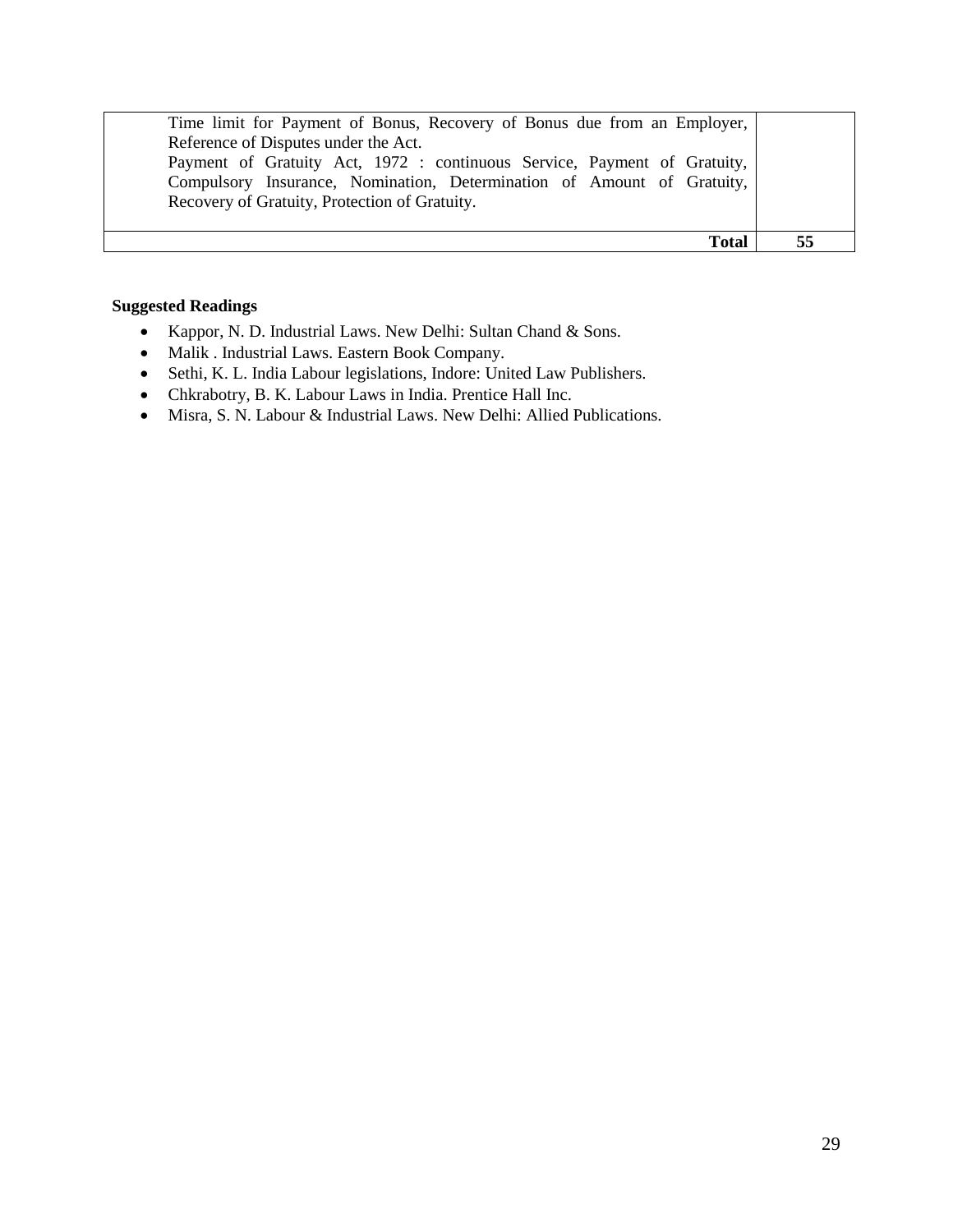## **MHR-406: EMERGING ISSUES IN HRM**

## **Objectives**:

It generates awareness on the emerging issues in the field of human resource management such as the changing role of HR in response to diversity and changing business environment. The course enables the students to become aware of human emotions and dealing with it. Issues like knowledge management, bench marking and human resource information system has been dealt in the course.

| Course |                                                                                    | <b>Contact</b>  |
|--------|------------------------------------------------------------------------------------|-----------------|
|        |                                                                                    | <b>Lectures</b> |
| 1.     | <b>International HRM:</b> Dynamic Environment of International Management, Global  | 10              |
|        | Workforce, International Human Resource Management.                                |                 |
| 2.     | Cross-Cultural Management: Recruitment, Selection Process, Expatriates,            | 11              |
|        | Expatriation & Repatriation management, performance appraisal, training $\&$       |                 |
|        | Development, Compensation, Women in international business, dual career group,     |                 |
|        | international industrial relations, quality circles, participative management.     |                 |
|        | 3. Emotional Intelligence: Concept, Mental and emotional intelligence, importance, | 10              |
|        | application, developing emotional intelligence, Ability model, Mixed model and     |                 |
|        | Trait EI model, Spiritual intelligence                                             |                 |
| 4.     | Human Resource Accounting: Concept of Human Capital, Its nature, Human             | 11              |
|        | Capital and Family, Human capital and Economic Development, Uses of HRA,           |                 |
|        | Human Resource as an Asset, Investment in Human Capital : Effect on Earnings,      |                 |
|        | Investment in Human Capital: Rate of Return.                                       |                 |
| 5.     | <b>Measuring Human Resource Cost and Value:</b> Concept & Methods of measuring     | 11              |
|        | HR Cost. Determining <b>Human Resource Value</b> – Concept & Theory, Monetary      |                 |
|        | Measurement Methods - H.R.A. Modals, Non Monetary Measurement Methods,             |                 |
|        | H.R.A. in India.                                                                   |                 |
|        | <b>Total</b>                                                                       | 53              |

#### **References -**

- Morton, Clive. Newall, Andrew., & Sparkes, Jon. Delivering Competitive Advantages. Jaico Publishing House.
- Holsapple, Clyde. W. (editor). (2003). Handbook on Knowledge Management. Springer Paperback edition.
- Devrajan. Emerging trends in HR management. R Response Books.
- Mallin, Christine A. Corporate governance (Indian eds), Oxford University Press, New Delhi
- Blowfield, Michael and alan Murray, Corporate responsibility, Oxford university Press.
- Sharma J.P. Corporate governance and social responsibility of business, ave books, New Delhi
- Prasad, L. M. (2011).Organizational Behaviour. Sultan Chand & Sons.
- Armstrong, Michael. HRM Practice. London: Kogen Page.
- Singh, Ajay Kumar, (2005), 'Accounting for Human Resource: Acquisition Development and Retention, Delhi: SHTR.